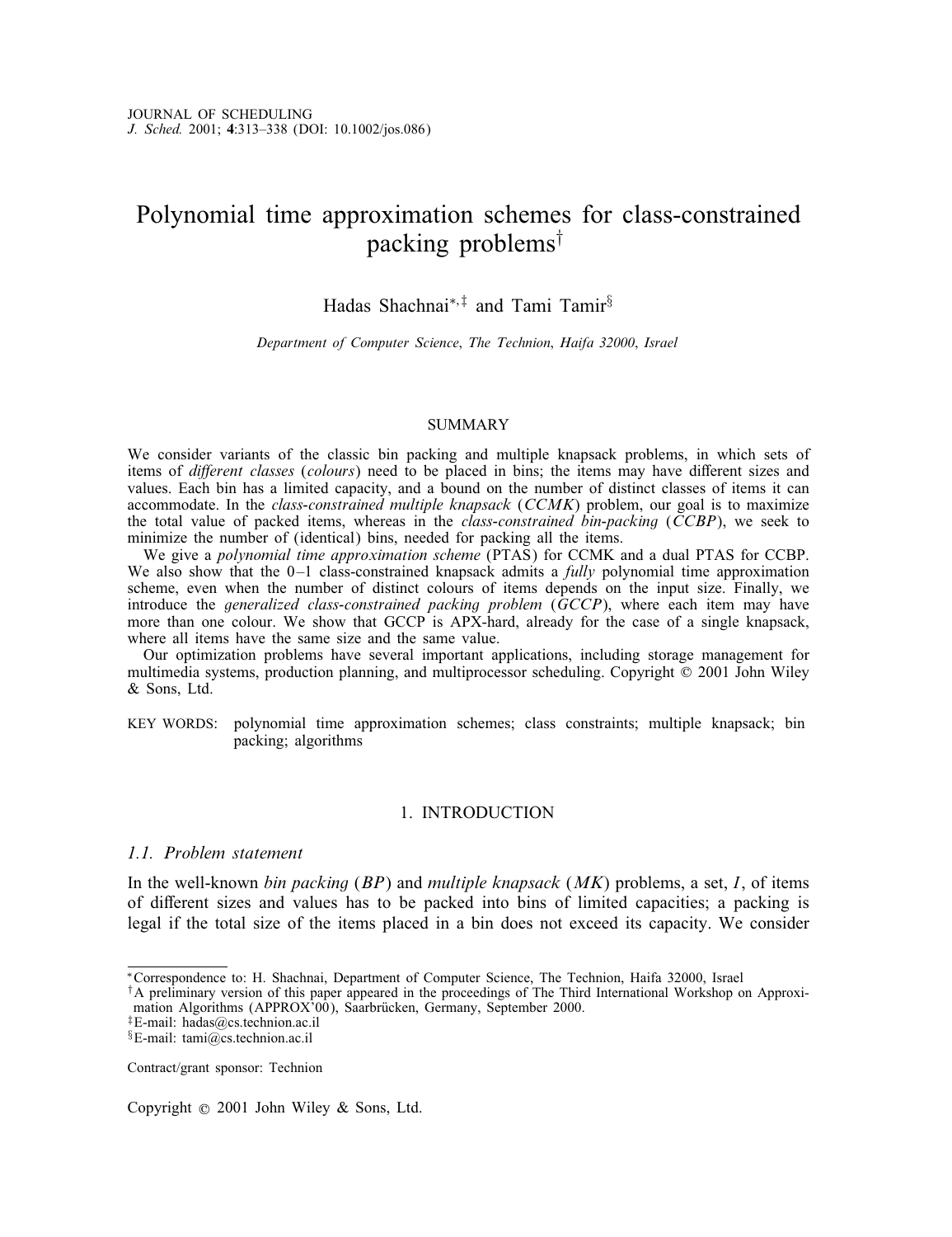the following *class-constrained* variants of these problems. Suppose that each item has a size, a value, and *a class* (*colour*); each bin has limited capacity, and a limited number of compartments. Items of different colours cannot be placed in the same compartment. Thus, the number of compartments in each bin bounds the number of *distinct* colours of items it can accommodate. A packing is legal if it satisFes the traditional capacity constraint, as well as the *class constraint*.

Formally, the input to our packing problems is a set of items, I, of size  $|I| = n$ . Each item  $u \in I$  has a size  $s(u) \in Z^+$ , and a value  $p(u) \in Z^+$ . Each item in I is coloured with one of M distinct colours. Thus,  $I = I_1 \cup I_2 \cdots \cup I_M$ , where any item  $u \in I_i$  is coloured with colour i. The items need to be placed in bins, where each bin j,  $j = 1, 2, \ldots$ , has volume  $v_i$  and  $c_i$ compartments.

The output of our packing problems is a *placement*, which specifies for each bin j which items from each class are placed in  $j$  (and accordingly, the classes to which  $j$  allocates compartments). A placement is legal if for all  $j \ge 1$ , bin j allocates at most  $c_j$  compartments (i.e. bin j has items of at most  $c_i$  colours), and the overall size of the items placed in j does not exceed  $v_i$ . We study two optimization problems:

*The class-constrained multiple knapsack problem* (*CCMK*), in which there are N bins (to which we refer as knapsacks). A placement determines a subset  $S = S_1 \cup S_2 \cdots \cup S_M$  of I, such that  $S_i \subseteq I_i$  is the subset of packed items of colour *i*. Our goal is to find a legal placement which maximizes the total value of the packed items, given by  $\sum_{i=1}^{M} \sum_{u \in S_i} p(u)$ ;

*The class-constrained bin-packing problem* (*CCBP*), in which the bins are identical, each having size 1 and c compartments, and the items have sizes  $s(u) \le 1$ . Our goal is to find a legal placement of all the items in a minimal number of bins.

We also consider a generalized version of class-constrained packing (GCCP), where each item, u, has a size  $s(u)$ , a value  $p(u)$ , and a set  $C(u)$  of colours, such that it is legal to colour u in any colour in  $C(u)$ . Thus, if some bin allocates compartments to the set  $C_1$  of colours, then any item  $u \in I$  added to this bin needs to satisfy  $C(u) \cap C_1 \neq \emptyset$ . (In the above CCMK and CCBP problems, we assume that  $\forall u \in I$ ,  $|C(u)| = 1$ ). In another generalization of class-constrained packing considered in this paper, the colour of each item depends on the knapsack in which it is placed. That is, each item  $u \in I$  has a size  $s(u)$ , a value  $p(u)$  and an N-vector,  $\vec{\mathbf{c}}_u$ , where  $\vec{\mathbf{c}}_u(j)$  is the colour of u when it is placed in the knapsack  $K_i$ ,  $1 \leq j \leq N$ .

#### *1.2. Motivation*

*1.2.1. Storage management in multimedia systems.* The CCMK problem is motivated by a fundamental problem in storage management for multimedia-on-demand (MOD) systems (see, e.g. References  $[1, 2]$ ). In a MOD system, a large database of M video program files is kept on a centralized server. Each program file,  $i$ , is associated with a popularity parameter, given by  $\alpha_i \in [0, 1]$ , where  $\sum_{i=1}^{M} \alpha_i = 1$ . The files are stored on N shared disks. Each of the disks is characterized by (i) its storage capacity, that is, the number of files that can reside on it and (ii) its load capacity, given by the number of data streams that can be read simultaneously from that disk. Assuming that  $\{\alpha_1,\ldots,\alpha_M\}$  are known, we can predict the expected load generated by each of the programs at any time. We need to allocate to each Fle disk space and fraction of the load capacity, such that the load generated due to access requests to that file is satisfied.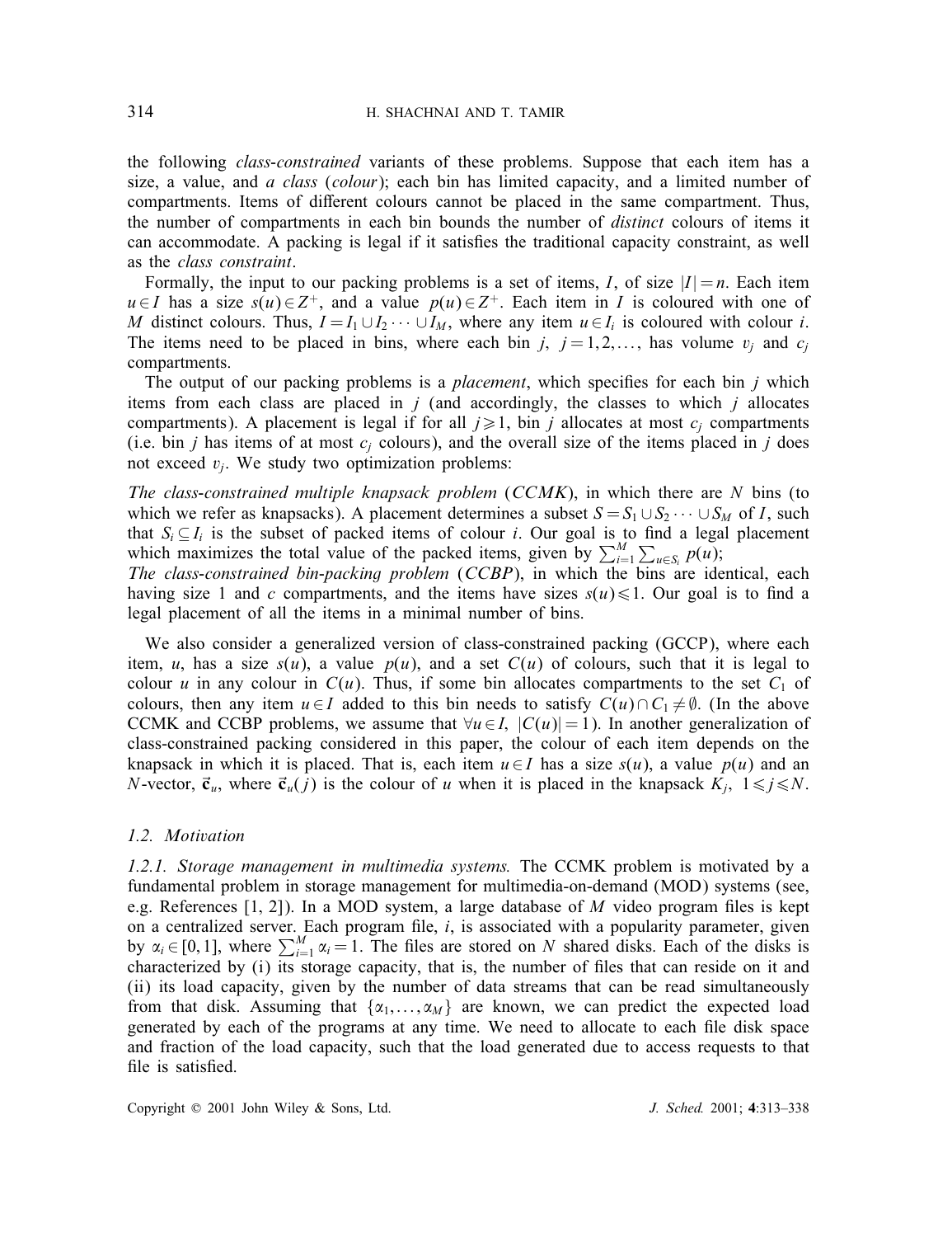The above storage management problem can be formulated as a special case of the CCMK problem, in which  $s(u) = p(u) = 1$  for all  $u \in I$ : a disk *i*, with load capacity  $\ell_i$  and storage capacity  $c_j$ , is represented by a knapsack  $K_j$ , with capacity  $\ell_j$  and  $c_j$  compartments, for all  $j = 1,...,N$ . The *i*th file,  $1 \le i \le M$ , is represented by a set  $I_i$ , the size of which is proportional to the file popularity. Thus,  $n = |I| = \sum_{j=1}^{N} \ell_j$  and  $|I_i| = \alpha_i |I|$ . A solution for the CCMK problem induces a legal assignment of the files to the disks:  $K_i$  allocates a compartment to items of colour *i*, *iff* a copy of the *i*th file is stored on disk  $j$ , and the number of items of colour  $i$ that are packed in  $K_i$  is equal to the total load that file i can generate on disk j.

*1.2.2. Production planning.* Our class-constrained packing problems capture also a production planning problem arising in computer systems and in many other areas. Consider a set of machines, the *j*th machine has a limited capacity,  $v_i$ , of some physical resource (e.g. storage space, quantity of production materials). In addition, hardware specifications allow machine *j* to produce items of only  $c_i$  different types. The system receives orders for products of M distinct types. Each order, u, is associated with a demand for  $s(u)$  units of the physical resource, a profit,  $p(u)$ , and its type  $i \in \{1,...,M\}$ .

We need to determine how the production work should be distributed among the machines. When the goal is to obtain maximal profit from a given set of machines, we have an instance of the CCMK. When we seek the minimal number of machines required for the completion of all orders, we have an instance of the CCBP. When each order can be processed under a few possible configurations we get an instance of GCCP.

*1.2.3. Scheduling parallelizable tasks.* Consider the problem of scheduling *parallelizable* tasks on a multiprocessor, i.e. each task can run simultaneously on several machines (see, e.g. References  $[4, 5]$ ). Suppose that we are given N parallelizable tasks, to be scheduled on M uniform machines. The *i*th machine,  $1 \le i \le M$ , runs at a specific rate,  $I_i$ . Each task,  $T_i$ , requires  $v_i$  processing units and can be allotted (possibly simultaneously) to at most  $c_i$ machines. In other words,  $T_i$  can 'split' into at most  $c_i$  sub-tasks, and each sub-task can be processed on a different machine. The set,  $M_i$ , of machines allotted to  $T_i$  is fixed for the duration of the schedule. The work required by  $T_i$  needs to be partitioned among the machines in  $M_i$ . Note that the case where  $c_i = 1 \forall j$ , is the classic multiprocessor scheduling problem. Our objective is to Fnd a schedule that maximizes the total work done in a given time interval of some length w. This problem can be formulated as an instance of the CCMK, in which a task  $T_j$  is represented by a knapsack  $K_j$  with capacity  $v_j$  and  $c_j$  compartments; a machine with rate  $I_i$  is represented by wI<sub>i</sub> items, such that  $s(u) = p(u) = 1$ , for all  $u \in I$ .

# *1.3. Related work and our results*

There is a wide literature on the bin packing (BP) and the multiple knapsack (MK) problems (see, e.g. References  $[6-10]$  and detailed surveys in References  $[11-13]$ ). Since these problems are NP-hard, most of the research work in this area focused on Fnding approximation algorithms. The special case of MK where  $N = 1$ , known as the classic  $0-1$  *knapsack problem*, admits a fully polynomial time approximation scheme (*FPTAS*). That is, for any  $\varepsilon > 0$ ,

**The simplicity, we assume that**  $\alpha_i|I|$  **is an integer (otherwise we can use a standard rounding technique [3]).**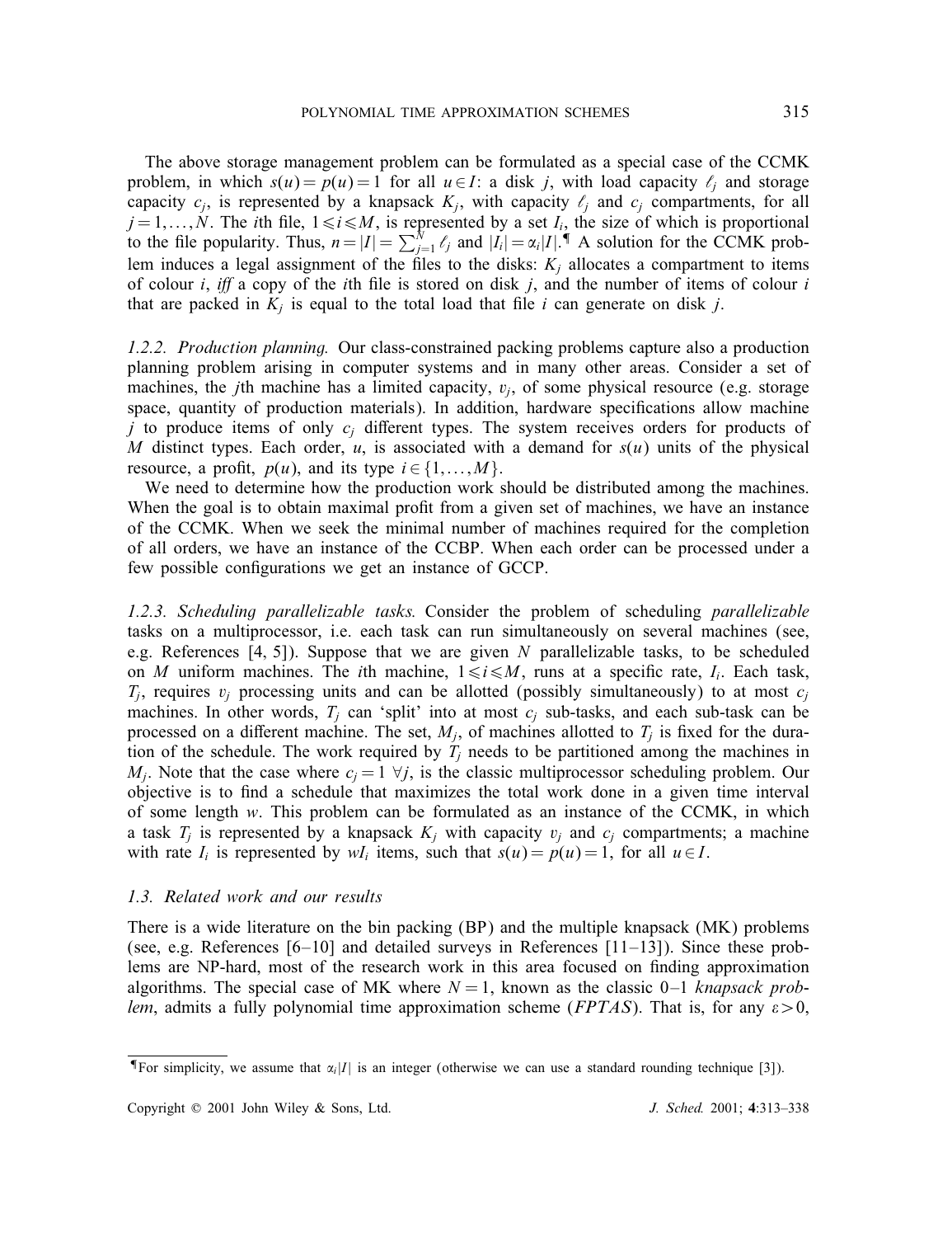a (1 −  $\varepsilon$ )-approximation for the optimal solution can be found in  $O(n/\varepsilon^2)$ , where n is the number of items [14, 15]. In contrast, MK was shown to be NP-hard in the strong sense [16], therefore it is unlikely to have an FPTAS, unless  $P = NP$ . It was unknown until recently, whether MK possessed a polynomial time approximation scheme (*PTAS*), whose running time is polynomial in *n*, but can be *exponential* in  $1/\varepsilon$ . Chekuri and Khanna [10] resolved this question: They presented an elaborated PTAS for MK, and showed that with slight generalizations this problem becomes APX-hard. Independently, Kellerer [17] developed a PTAS for the special case of the MK, where all bins are identical.

It is well known (see, e.g. Reference [18]) that bin packing does not belong to the class of NP-hard problems that possess a PTAS. However, there exists an *asymptotic* PTAS (*APTAS*), which uses  $(1 + \varepsilon)OPT(I) + k$  bins for some fixed k. Vega and Lueker presented an APTAS, with  $k = 1$  [19]. Alternatively, a *dual* PTAS, which uses OPT(I) bins of size (1+ $\varepsilon$ ) was given by Hochbaum and Shmoys [20]. Such a dual PTAS can also be derived from the recent work of Epstein and Sgall  $[21]$  on multiprocessor scheduling, since BP is dual to the minimum makespan problem.

Other related work deal with *multi-dimensional packing problems*: Frieze and Clarke [22] gave a PTAS for the case  $N = 1$ ; Chekuri and Khanna presented in Reference [23] a PTAS for the case where  $N \ge 1$  and the knapsacks have d equal-sized dimensions. Note that for the special case in which I contains *a single* item in each colour, the CCMK reduces to a special case of 2-dimensional packing: the knapsack K<sub>i</sub> has size  $v_i \times c_j$ , and each item  $u \in I$  has size  $s(u) \times 1$ . This *cardinality-constrained packing problem*, in which the number of items packed in each knapsack is constrained, was studied in Reference [24] and recently in Reference [25]. For  $N = 1$ , an FPTAS for the cardinality-constrained 0–1 knapsack problem is given in Reference [26]. Indeed, an instance of our class-constrained packing problems (e.g. the CCMK) may contain many items in each colour. In terms of 2-dimensional packing, it means that the jth knapsack is of size  $v_i \times c_j$ ; however, the size of an item  $u \in I_i$  is  $s(u) \times 1$  if u is the first item of  $I_i$  in  $K_j$ , and  $s(u) \times 0$  if  $K_j$  already holds items from  $I_i$ . Thus, we have not been able to adopt any of the approximation techniques developed for multi-dimensional packing for solving our class-constrained packing problems.

Shachnai and Tamir considered in Reference [27] a special case of the CCMK, in which  $s(u) = p(u) = 1$ , for all  $u \in I$ , and showed that it is NP-hard. The paper presents an approximation algorithm that achieves a factor of  $c/(c + 1)$  to the optimal, when  $c_i \geq c$ ,  $\forall 1 \leq i \leq N$ . Recently, Golubchik *et al.* [28] derived a tighter bound of  $1 - 1/(1 + \sqrt{c})^2$  for this algorithm, with a matching lower bound for *any* algorithm for this problem. They gave a PTAS for CCMK with unit sizes and values, and showed that this special case of the CCMK is strongly NP-hard, even if all the knapsacks are identical. Other hardness results are given in Reference [29]. It is shown that the problem is strongly NP-hard even for instances where the total number of compartments can be arbitrarily large and all the sets are of the same size, that is,  $\forall i, |I_i| = |I|/M$ .

In this paper we study the approximability of the CCBP and the CCMK problems.

• We give a dual PTAS for CCBP which packs any instance, I, with a fixed number of distinct colours, into at most OPT(I) bins whose size is at most  $1 + \varepsilon$ .

Also known as *vector packing*.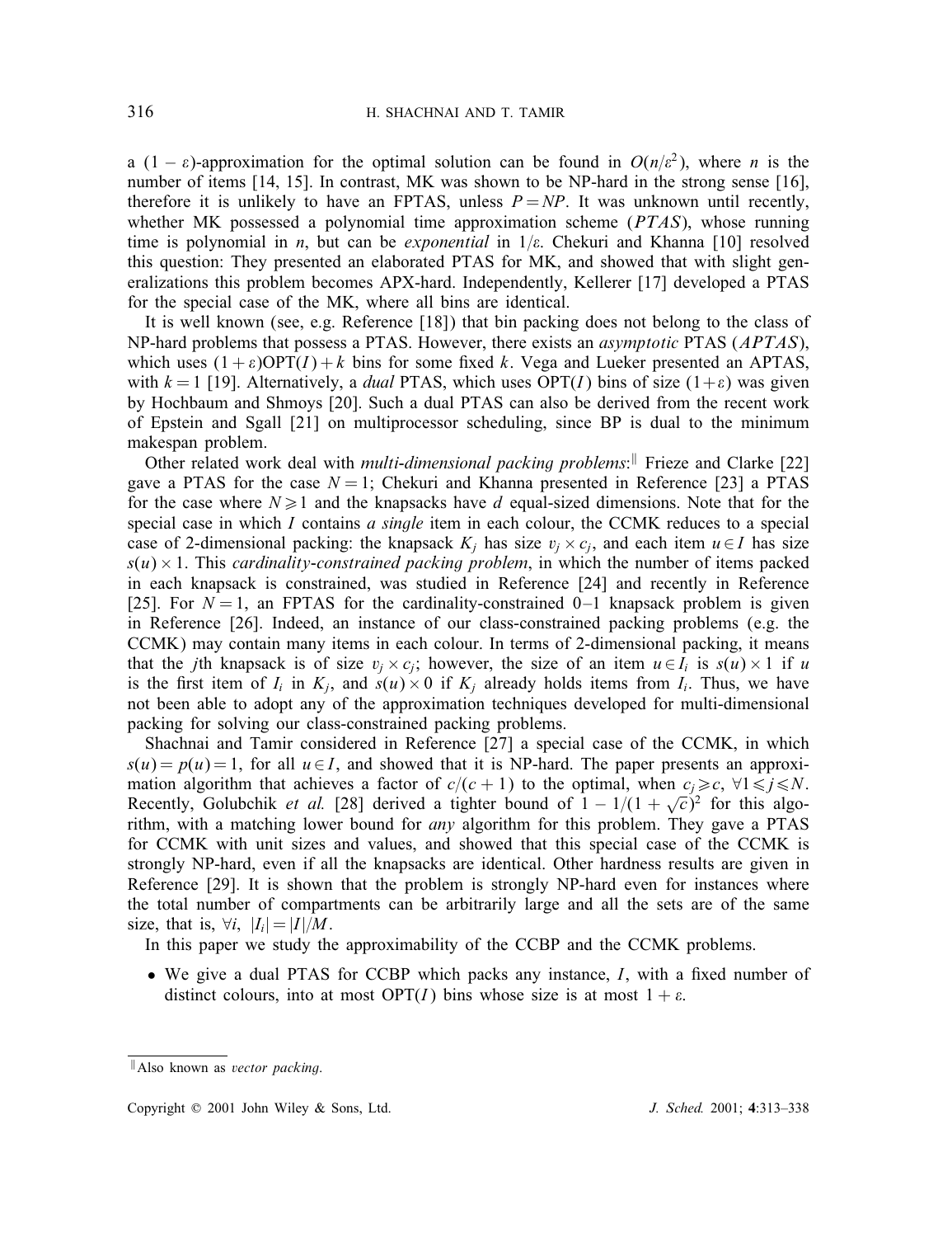- We derive a PTAS for CCMK which is suitable for instances with a fixed number of distinct colours. The running time of our PTAS depends on the number,  $t$ , of bin types in the instance.<sup>∗∗</sup> Specifically, we distinguish between the case where t is some fixed constant and the general case, where  $t$  can be as large as  $N$ . In both cases, the profit is guaranteed to be at least  $(1 - \varepsilon)$ OPT $(I)$ .
- We show that the 0–1 class-constrained knapsack (CCKP) admits an FPTAS. For the case where all items have the same value, we give an *optimal* polynomial time algorithm. Our FPTAS is based on a two-level dynamic programming scheme. As in the MK problem [10], when we use the FPTAS for CCKP to fill the knapsacks sequentially with the remaining items, we obtain a  $(2 + \varepsilon)$ -approximation for CCMK. Our results for the CCKP are suitable also for instances in which  $M$ , the number of distinct colours, depends on the input size.
- We show that the generalizations of class-constrained packing are APX-hard, already for instances where all items have the same size and the same value, and (for GCCP) there is only one knapsack.

When solving the CCBP, we note that even if  $M>1$  is some fixed constant, we cannot adopt the technique commonly used for packing (see, e.g. References [19, 20, 30]), where we first consider the large items (of size  $\geq \varepsilon$ ), and then add the small items. We show (in Appendix A) that in the presence of class constraints, one cannot extend even an *optimal* placement of the large items into an *almost* optimal placement of all items. The best we can achieve when packing Frst the large items, is an APTAS, whose absolute bin-waste depends on M. Such an APTAS is given in Reference [31]. We show that CCBP admits also a *dual* PTAS. Our dual PTAS is obtained by using a different technique, which first *eliminates* most of the small items. Note that the CCBP problem is dual to the following problem of scheduling a set of jobs on m identical machines. We are given a set of n jobs of  $M$  different types; each machine can process at most c types of jobs (each type requires a different *configuration* of the machine). We need to schedule all the jobs on the machines, so as to minimize the makespan.

Our results contain two technical contributions. We present (in Section 2.1) a technique for eliminating small items. This technique is suitable for any packing problem in which handling the small items is complex, and in particular, for class constrained packing. Using this technique, we transform an instance, I, to another instance, I , which contains at most *one* small item in each colour. We then solve the problem (CCBP in our case) for  $I'$  and slightly larger bins, which is much simpler than solving for  $I$  with the original bins. Indeed, a similar technique of grouping and rounding small items is used in Reference [21; 32]; however, our technique is tailored for instances with many types of items. It has the advantage that the *total* inaccuracy depends only on  $\varepsilon$  and independent of M. Our second idea is to transform any instance of CCMK to an instance which contains  $O(\frac{\lg n}{\epsilon})$  distinct bin types. This reduction in the number of bin types is essential when guessing the partition of the bins to *colour sets* in our problem,<sup>††</sup> and it may be useful for solving other variants of the MK problem in future studies.

<sup>∗∗</sup>Bins of the same type have the same capacity, and the same number of compartments.

<sup>††</sup>See in Section 3.6.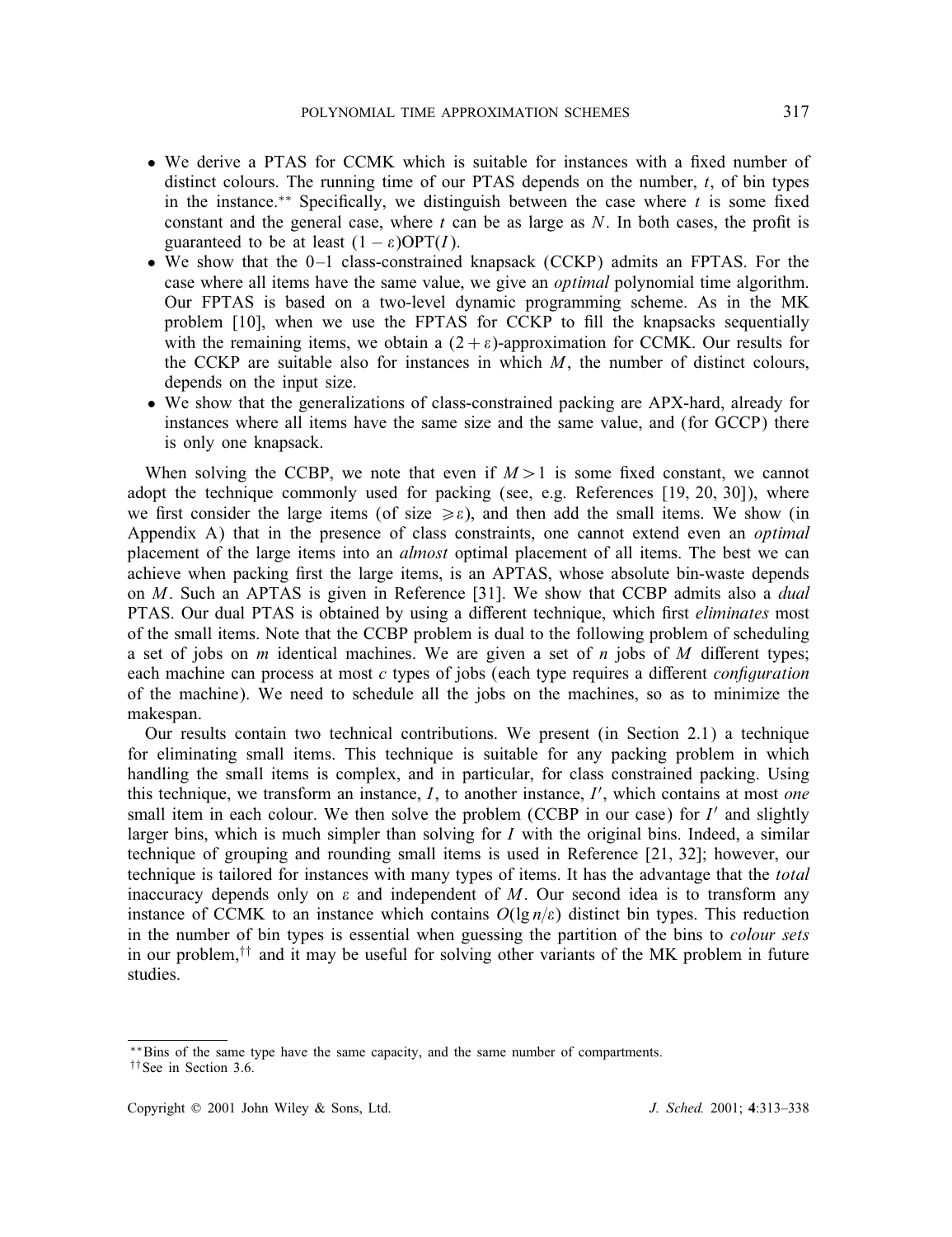The rest of the paper is organized as follows. In Section 2 we give the dual PTAS for the CCBP problem. In Section 3 we consider the CCMK problem, and give PTASs for a fixed number of bin types (Section 3.5), and for an arbitrary number of bin types (Section 3.6). In Section 4 we consider the class-constrained 0–1 knapsack problem. Finally, in Section 5 we give the APX-hardness proofs for generalized class-constrained packing.

#### 2. A DUAL-APPROXIMATION SCHEME FOR CCBP

In this section we derive a dual-approximation scheme for the CCBP problem. Let  $\text{OPT}_B(I)$ be the minimal number of bins needed for packing an instance I. We give a dual PTAS for CCBP, that is, for a given  $\varepsilon > 0$ , we present an algorithm,  $A_{B}^{\varepsilon}$ , which packs I into  $\text{OPT}_B(I)$ bins; the number of different colours in any bin does not exceed  $c$ , and the sum of the sizes of the items in any bin does not exceed  $1 + \varepsilon$ . The running time of  $A_B^{\varepsilon}$  is polynomial in n and exponential in M;  $1/\varepsilon^2$ . We assume throughout this section that the parameter  $M>1$  is a fixed constant.

Our algorithm operates in two stages. In the Frst stage we eliminate small items, i.e. we transform  $I$  into an instance  $I'$  which consists of large items, and possibly one small item in each colour. In the second stage we pack  $I'$ . We show that packing  $I'$  is much simpler than packing I, and that we only need to slightly increase the bin capacities, by factor  $1 + \varepsilon$ . We show that a natural extension of known packing algorithms to the class-constrained problem, yields a complicated scheme. The reason is that without elimination, we need to handle the small items of each colour *separately*. The elimination technique presented below involves some interaction between small items of different colours.

Various techniques can be used to approximate the optimal solution for I . We adopt the technique presented by Epstein and Sgall [21]. Alternatively, we could use *interval partition* [19; 30].

Note that when there are no class constraints, our elimination technique can be used to convert any instance I into one which contains a *single* small item.

#### *2.1. Eliminating small items*

We now describe our *elimination* technique, and show that the potential 'damage' when solving the problem on the resulting instance, is small. For a given parameter,  $\delta > 0$ , denote by *small* the subset of items of sizes  $s(u) < \delta$ . Other items are considered *large*. Our scheme applies the following transformation to a given instance I.

- 1. Partition  $I$  into  $M$  sets by the colours of the items.
- 2. For each colour  $1 \le i \le M$ , partition the set of small items of colour i into groups: the total size of the items in each group is in the interval  $[\delta, 2\delta)$ ; one group may have total size  $\langle \delta$ . This can be done, e.g. by grouping the small items greedily: we start to form a new group, when the total size of the previous one exceeds  $\delta$ .

The resulting instance, I', consists of *non-grouped-items*, which are the original large items of I, large *grouped-items* of sizes in  $[\delta, 2\delta)$ , and at most M *small grouped-items* (one in each colour).

From the way  $I'$  is constructed, we have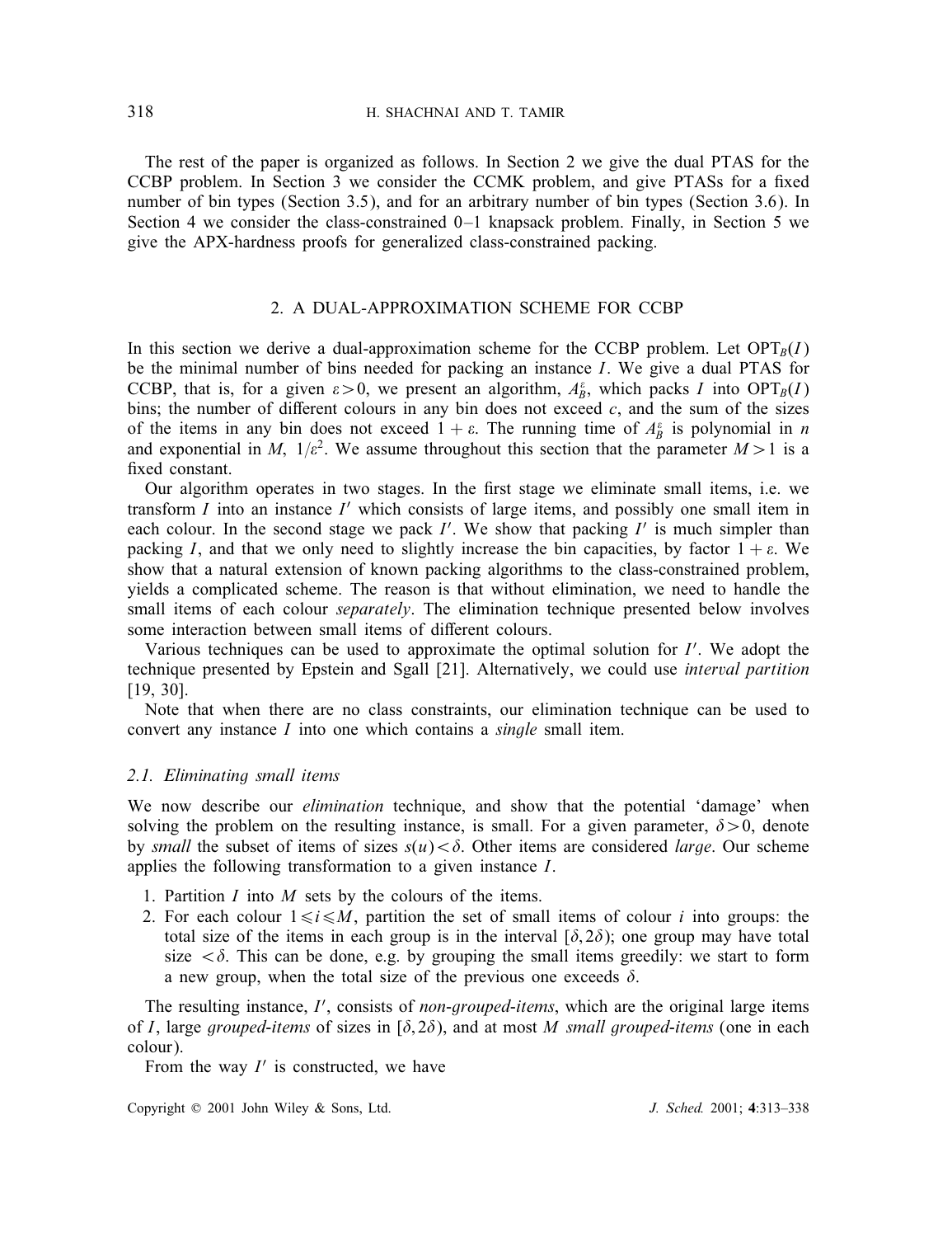### *Fact 2.1*

For each colour  $1 \le i \le M$ , the total size of the items of colour i in I' is equal to the total size of the items of colour  $i$  in  $I$ .

Given a packing of I', we can replace each grouped item by the set of small items from which it was formed. In this process, neither the total size of the items nor the set of colours contained in each bin is changed. Hence,

# *Fact 2.2*

Any legal packing of  $I'$  into  $m$  bins induces a legal packing of  $I$  into  $m$  bins.

Now, we need to bound the potential damage from solving the problem on  $I'$  (rather than the original instance I). We show that any legal packing of I induces a packing of  $I'$  into a bit larger bins. Note that in the transformation from  $I$  to  $I'$  we cannot use a simple replacement, since small items who belong to the same group in  $I'$  may be packed in different bins. Let  $S(A)$  denote the total size of a set A of items.

# *Lemma 2.3*

Given a packing of I in m bins of size 1, we can pack I' into m bins of size  $1 + 2\delta$ .

#### *Proof*

First, replace all the large items of  $I$  with their corresponding non-grouped-item in  $I'$ . The remaining items are small, and need to be replaced by grouped items. For these items (only) we show that such a replacement exists. In fact, we prove a stronger claim. For a bin  $B$ , let  $S_B$  denote the set of small items packed in B. For a set  $C_1 \subseteq \{1, \ldots, M\}$  of colours, let  $S_B^{C_1}$ denote the subset of  $S_B$  of items with colours in  $C_1$ . Denote by  $C(I, B)$  the set of colours of small items of I placed in B, and by  $C(I', B)$  the set of colours of the grouped items of I' placed in B. We show that the small items of  $I$  can be replaced by all the grouped items of I , such that

- (i) for any bin B and a set of colours  $C_1$ , the items in  $S_B^{C_1}$  are replaced by grouped items in I' whose colours are in  $C_1$ , and whose total size is at most  $S(S_B^{C_1}) + 2\delta$ ;
- (ii) for any bin B,  $C(I', B) \subseteq C(I, B)$ .

The proof is by induction on  $m$ , the number of bins used for packing  $I$ .

*Base*:  $m = 1$ , that is, all the items of I are placed in one bin, B. By Fact 2.1, for each colour  $1 \le i \le M$ , the total size of the items of colour i in I' is equal to the total size of the items of colour i in I. Hence, we can replace all the items of I by all the items of  $I'$ .

*Induction step*: Assume that the claim holds for any instance with  $m' < m$  bins. Given an instance with m bins, let  $B_1, B_2$  be two arbitrary bins, which contain small items from I of total size  $S(S_{\beta_1}) + S(S_{\beta_2})$ . Consider an instance with  $m - 1$  bins, derived from our instance by replacing  $B_1$  and  $B_2$  by one new bin  $B_{\text{new}}$ , which contains all the small items of  $B_1$  and  $B_2$ . By the induction hypothesis, we can replace the small items of I by the grouped items of  $I'$ , such that (i) and (ii) hold. The solution for the new instance induces a solution for the original instance: bins other than  $B_1$  and  $B_2$  are filled as in the new instance. The grouped items that are placed in  $B_{\text{new}}$  split between  $B_1$  and  $B_2$  as follows.

1. Let  $C_1 = C(I, B_1) \setminus C(I, B_2)$ ; place all the C<sub>1</sub>-coloured grouped-items from  $B_{\text{new}}$  in  $B_1$ . 2. Let  $C_2 = C(I, B_2) \setminus C(I, B_1)$ ; place all the  $C_2$ -coloured grouped-items from  $B_{new}$  in  $B_2$ .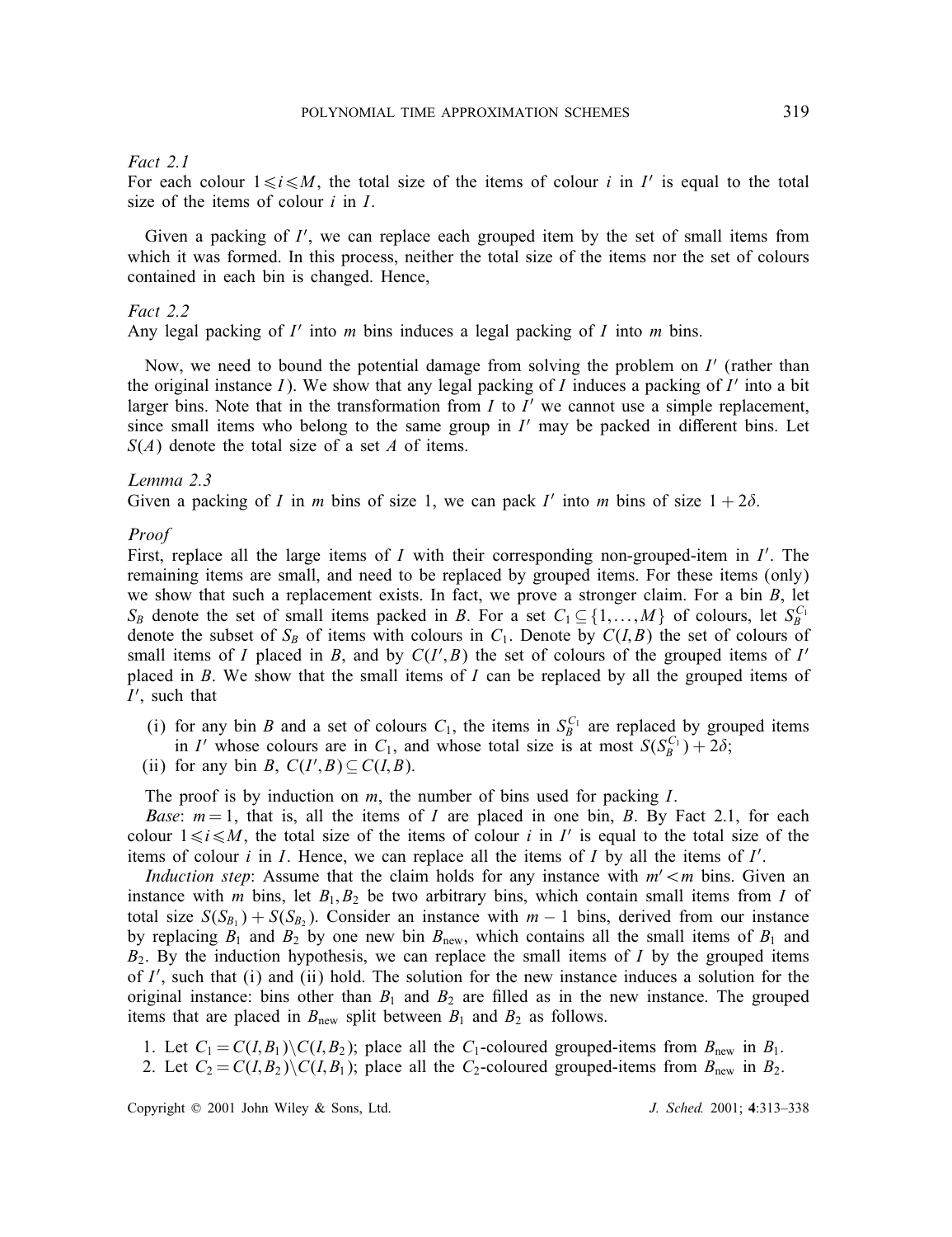3. Let  $C_3 = C(I, B_1) \cap C(I, B_2)$ ; place arbitrary  $C_3$ -coloured grouped-items from  $B_{\text{new}}$  in  $B_1$ , until it first reaches the capacity  $S(S_B)$ ; place the remaining C<sub>3</sub>-coloured grouped-items from  $B_{\text{new}}$  in  $B_2$ .

By the induction hypothesis,  $B_{\text{new}}$  contains  $C_1$ -coloured grouped-items of size at most  $S(S_{B_1}^{C_1})$ +  $2\delta$ , thus, the overflow in  $B_1$  after step 1 is at most  $2\delta$ . Similarly, the overflow in  $B_2$  after step 2 is at most  $2\delta$ . In addition, the total overflow in  $B_1$  after step 3 is at most  $2\delta$ , since the size of each grouped-item is at most  $2\delta$  and we stop filling  $B_1$  as soon as its contents exceed  $S(S_{B_1})$ . Finally, the overflow in  $B_2$  after step 3 is at most 2 $\delta$ , since by the induction hypothesis the total size of the items in  $B_{\text{new}}$  is at most  $S(S_{B_1}) + S(S_{B_2}) + 2\delta$ .  $\Box$ 

In particular, for an optimal packing of  $I$ , we have:

# *Corollary 2.4*

Let  $\text{OPT}_B(I, v)$  be the minimal number of bins of size v needed for packing an instance I, then  $\text{OPT}_B(I', 1 + 2\delta) \leq \text{OPT}_B(I, 1)$ .

Note that our proof induces a replacement of the small items of  $I$  by grouped items, such that the *total* overflow (when summing over all bins) is at most  $2\delta$ . However, we cannot predict how this overflow will split among the bins.

# *2.2. Packing the grouped instance* I

*2.2.1. The PTAS of Epstein and Sgall.* Epstein and Sgall [21] presented PTASs for multiprocessor scheduling problems on m uniform machines. When each job is represented by an item and each processor is represented by a bin, their general approximation schema can be modified to yield a dual PTAS for bin packing. Specifically, for a given parameter  $\delta > 0$ , the dual PTAS packs any instance  $I$  into the optimal number of bins, with the size of each bin increased at most by factor  $1 + \delta$  (This can be done using binary search on m, the minimal number of bins, as in Reference [20]).

The PTAS in Reference [21] is based on partitioning the set of jobs, I, into  $O(1/\delta^2)$ subsets. The jobs in each subset have the same length (the original lengths are rounded). The short jobs are replaced by a few jobs of short, but non-negligible length. This partition can be represented as a *configuration vector* of length  $O(1/\delta^2)$ . Any vector whose entries are at most the entries of this vector is a configuration vector of some set  $S \subseteq I$  of jobs. The algorithm constructs a graph whose vertices are a source, a target and one vertex for each possible configuration vector. There is an edge connecting the two configurations  $n'$  and  $n''$ if a schedule of n' on i machines can be extended to a schedule of  $n''$  on  $i + 1$  machines. The weight of an edge  $(n', n'')$  reflects the cost of moving from the configuration n' to the configuration  $n''$ , that is, the time needed for the  $(i + 1)$ th machine to process the jobs in  $n'' - n'$ .

Having the weights deFned in such a way, the problem of Fnding a good schedule is reduced to the problem of finding a good path in the graph. We seek a path of length  $m$ from the source (whose configuration represents an empty set of jobs), to the target (whose configuration represents the set of all jobs). The evaluation of a path depends on our objectives. For example, when minimizing the makespan, a good path is a one that minimizes the maximal weight of some participating edge; when minimizing the sum of the completion times, a good path is a one that minimizes the total weight of the participating edges. The time complexity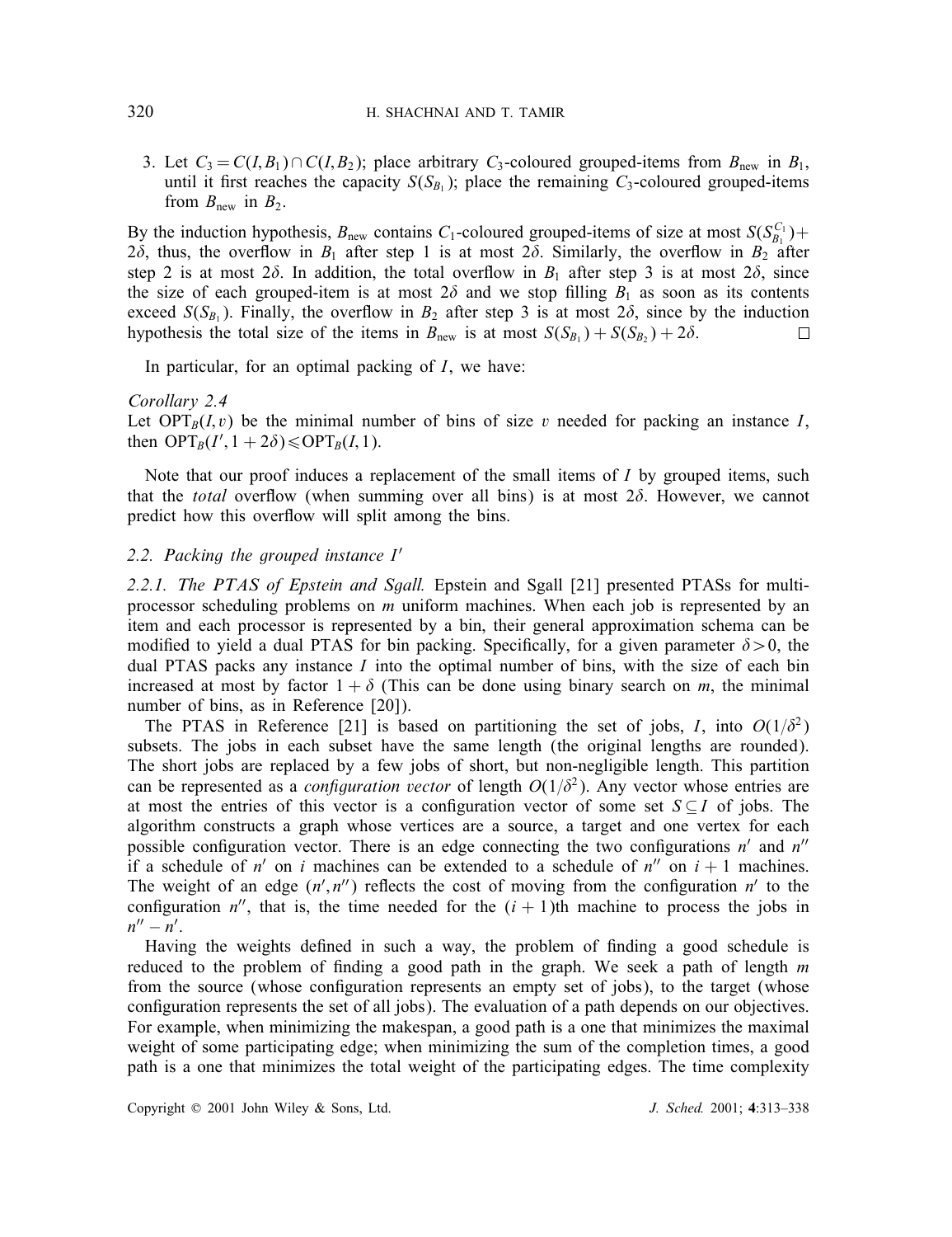of the algorithm depends on the size of the graph, which is dominated by the total number of configurations. For a given  $\delta$ , the graph has size  $O(n^f)$  where  $f = 81/\delta^2$ .

When this scheme is used for bin-packing, each configuration represents a set of items. An edge connecting the two configurations n' and n'' implies that a placement of n' in i bins can be extended to placement of  $n''$  in  $i + 1$  bins. The weight of the edge is the total size of items in  $n'' - n'$ , that are to be placed in the  $(i + 1)$ th bin. For a given value of m, if there is a packing of I into  $m$  bins of size 1, then there is a path of length  $m$  from the source to the target with all edges having weight at most  $1 + \delta$  (recall that we use binary search to find the minimal value of  $m$ ).

2.2.2. The algorithm  $A_{ES}$ . A natural extension of Epstein–Sgall's algorithm for the CCBP problem is to refine the configurations to describe the number of items from each size set and *from each colour.* Such extension results in a graph of size  $O(n^f)$  where  $f = M(2M + 1)^4/\delta^2$ . The value of f increases from  $81/\delta^2$  to  $M(2M + 1)^4/\delta^2$  since the small items of each colour are handled separately. In addition, the total size of small items of each colour is rounded to the nearest multiple of  $\delta/9$ . Thus, if rounded items of c colours are packed into the same bin, we may get in this bin an overflow of  $c\delta/9$ . Given that there is only one small item in each colour, as in I', we can use the *actual* sizes of the small items. This decreases significantly the possible number of configurations and prevents any potential overflow due to rounding.

Hence, given an instance  $I'$ , consisting of large items and at most  $M$  small items, each of different colour, we derive a simplified version of the PTAS in Reference [21]. In this version, denoted by  $A_{FS}$ :

- 1. Each set of items  $S \subseteq I'$  is represented by a unique configuration of length  $O(M/\delta^2)$ , which indicates how many items in  $S$  belong to each colour and to each size class. Note that there is no need to round the total size of the small items: we only need to indicate which small items are included in the set (a binary vector of length  $M$ ). In terms of Reference [21], this means that we do not need to accumulate the size of small items in each configuration, and no precision is lost because of small items.
- 2. To guarantee that each bin contains items of at most  $c$  colours, we connect in the configuration graph only vertices representing configurations which differ by at most  $c$ colours. In other words, there is an edge connecting the two configurations  $n'$  and  $n''$ only if  $n'' - n'$  is positive in entries that belong to at most c colours.

We summarize in the next Lemma:

# *Lemma 2.5*

Let *m* be the minimal number of bins of size *v* needed for packing I', then, for a given  $\delta > 0$ ,  $A_{ES}$  finds a packing of I' into m bins of size  $v(1 + \delta)$ . The running time of  $A_{ES}$  is  $O(n^f)$ where  $f = M/\delta^2$ .

# *2.3. The algorithm* A B

Let  $\delta = \varepsilon/4$ ;  $v = 1 + 2\delta$ . The algorithm  $A_B^{\varepsilon}$  proceeds as follows.

- 1. Construct  $I'$  from  $I$ , using the algorithm in Section 2.1.
- 2. Use  $A_{ES}$  for packing I' into bins of size  $v(1 + \delta)$ . Let m be the number of bins used.
- 3. Ungroup the grouped items to obtain a packing of I in m bins of size  $v(1 + \delta)$ .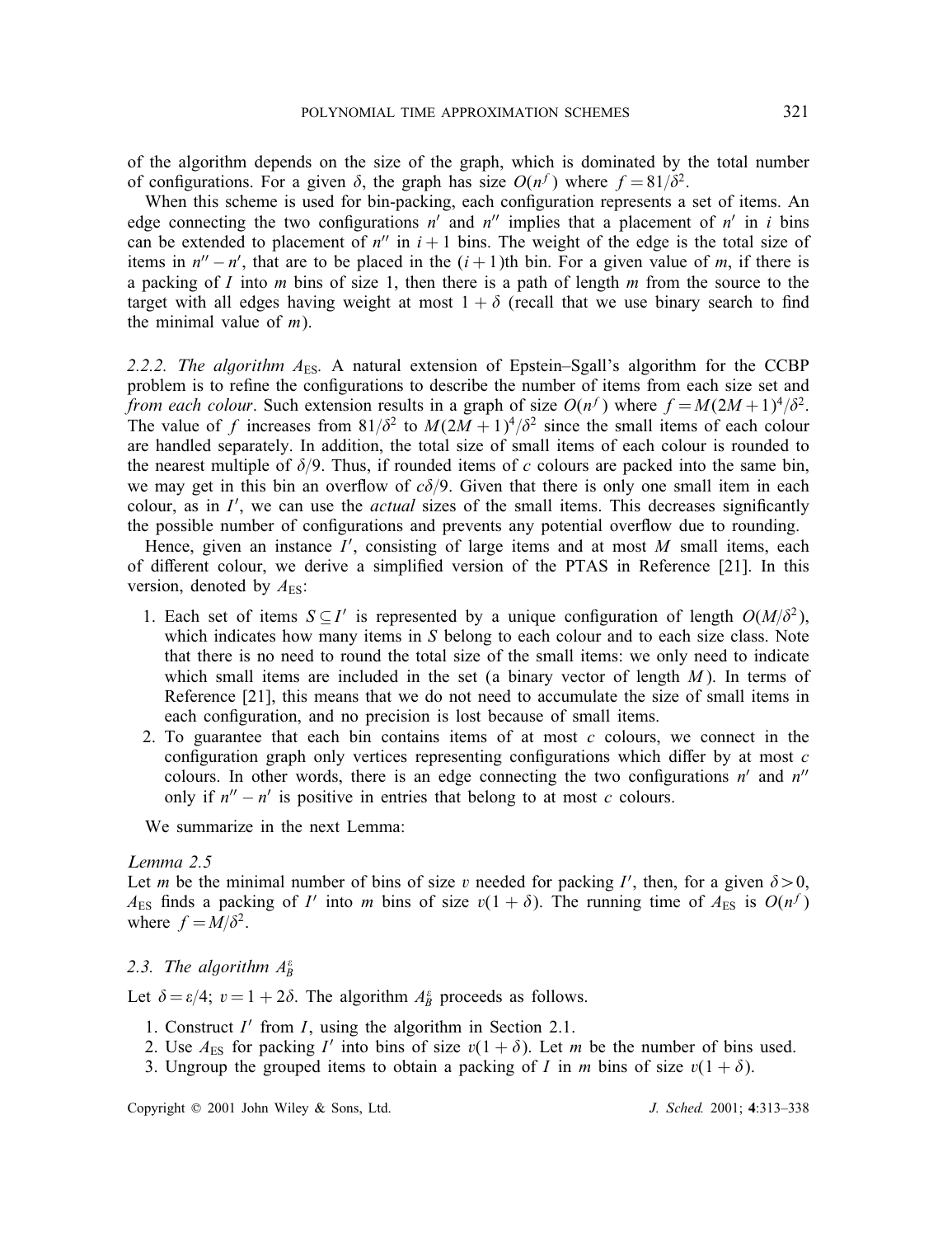*Theorem 2.6*

The algorithm  $A_B^{\varepsilon}$  uses at most  $\text{OPT}_B(I)$  bins. The sum of the sizes of the items in any bin does not exceed  $1 + \varepsilon$ . The running time of  $A_B^{\varepsilon}$  is  $O(n^f)$  where  $f = 16M/\varepsilon^2$ .

#### *Proof*

We first show that the sum of the sizes of the items in any bin does not exceed  $1 + \varepsilon$ . Combining Fact 2.2 and Lemma 2.5, we conclude that each of the  $m$  bins is filled up to capacity  $v(1 + \delta)$ . Clearly, for any  $\varepsilon \le 2$ ,  $\delta \le 1/2$  (otherwise, we can choose a smaller value for  $\delta$ ), thus,  $v(1 + \delta) \equiv (1 + 2\delta)(1 + \delta) \leq 1 + 4\delta = 1 + \varepsilon$ .

Next, we show that the number of bins used by  $A_B^{\varepsilon}$  is at most  $\text{OPT}_B(I,1)$ : By Lemma 2.5, I' is packed by  $A_{ES}$  in m bins of size  $v(1+\delta)$ , such that  $m \le \text{OPT}_B(I', v)$ . Then, we use these m bins to pack I. From Corollary 2.4,  $OPT_B(I', v) \le OPT_B(I, 1)$ . Therefore  $m \le OPT_B(I, 1)$ . Finally, setting  $\delta = \varepsilon/4$ , the running time of  $A_B^{\varepsilon}$  follows directly from the running time of  $A_{ES}$ .

We note that our assumption that  $M$  is fixed is needed only in the second step, when packing I'. Hence, this assumption can be relaxed when our technique, for eliminating small items, is used for other purposes.

# 3. APPROXIMATION SCHEMES FOR CCMK

# *3.1. The PTAS of Chekuri and Khanna*

Chekuri and Khanna [10] developed a PTAS for MK. Let  $P(U)$  denote the value of a set  $U \subseteq I$ , and let OPT(I) be the value of an optimal solution when packing I. The PTAS in Reference [10] is based on two steps: (i) *Guessing items*: identify a set of items  $U \subseteq I$  such that  $P(U) \geq (1 - \varepsilon) \text{OPT}(I)$  and U has a feasible packing. (ii) *Packing items*: given such U, find a feasible packing of  $U' \subseteq U$ , such that  $P(U') \geq (1 - \varepsilon)P(U)$ .

For the sake of completeness, we summarize the implementation of the *guessing items* step as given in Reference [10]. For a guessed value P satisfying  $(1 - \varepsilon) \text{OPT}(I) \leq P \leq \text{OPT}(I)$ , discard all the items  $u \in I$  with  $p(u) < \varepsilon P/n$ ; then, divide all the profits by  $\varepsilon P/n$ , and round each down to the nearest power of  $(1+\varepsilon)$ . The resulting instance, I', has  $h \leq \lceil \log_{1+\varepsilon} n/\varepsilon \rceil = O(\ln n/\varepsilon)$ distinct profits. Thus, we assume that the items of I are partitioned into h sets  $I^1, \ldots, I^h$  with items in each set having the same profit. Let  $\mathscr D$  be a subset of items which gives a solution with profit P, and let  $\mathscr{D}^j$  be the subset of items in  $\mathscr{D}$  in the *j*th profit class.

We proceed to guess an h-vector, **k**, of integers,  $1 \le k_j \le h/e^2$ ;  $k_j$  reflects the contribution of  $\mathscr{D}^j$  to the overall profit in some optimal packing, in multiples of  $\epsilon^2 P/h$ , i.e.

$$
k_j \frac{\varepsilon^2 P}{h} \le P(\mathcal{D}^j) \le (k_j + 1) \frac{\varepsilon^2 P}{h}
$$

We seek a vector  $\mathbf{k} = (k_1,...,k_h)$  satisfying  $\sum_{j=1}^h k_j \leq h/\varepsilon^2$ . As shown in Reference [10], the number of such vectors is  $O(n^{O(1/\varepsilon^3)})$ ; thus, **k** can be guessed in polynomial time. Given the contribution of each profit set  $I^j$  in an optimal packing, we select for the set U the items of  $I<sup>j</sup>$  with smallest *sizes* whose total profit accumulates to the required contribution. These small items can clearly replace any set of items with the same contribution from  $\mathcal{D}^j$ . Thus, U is feasible.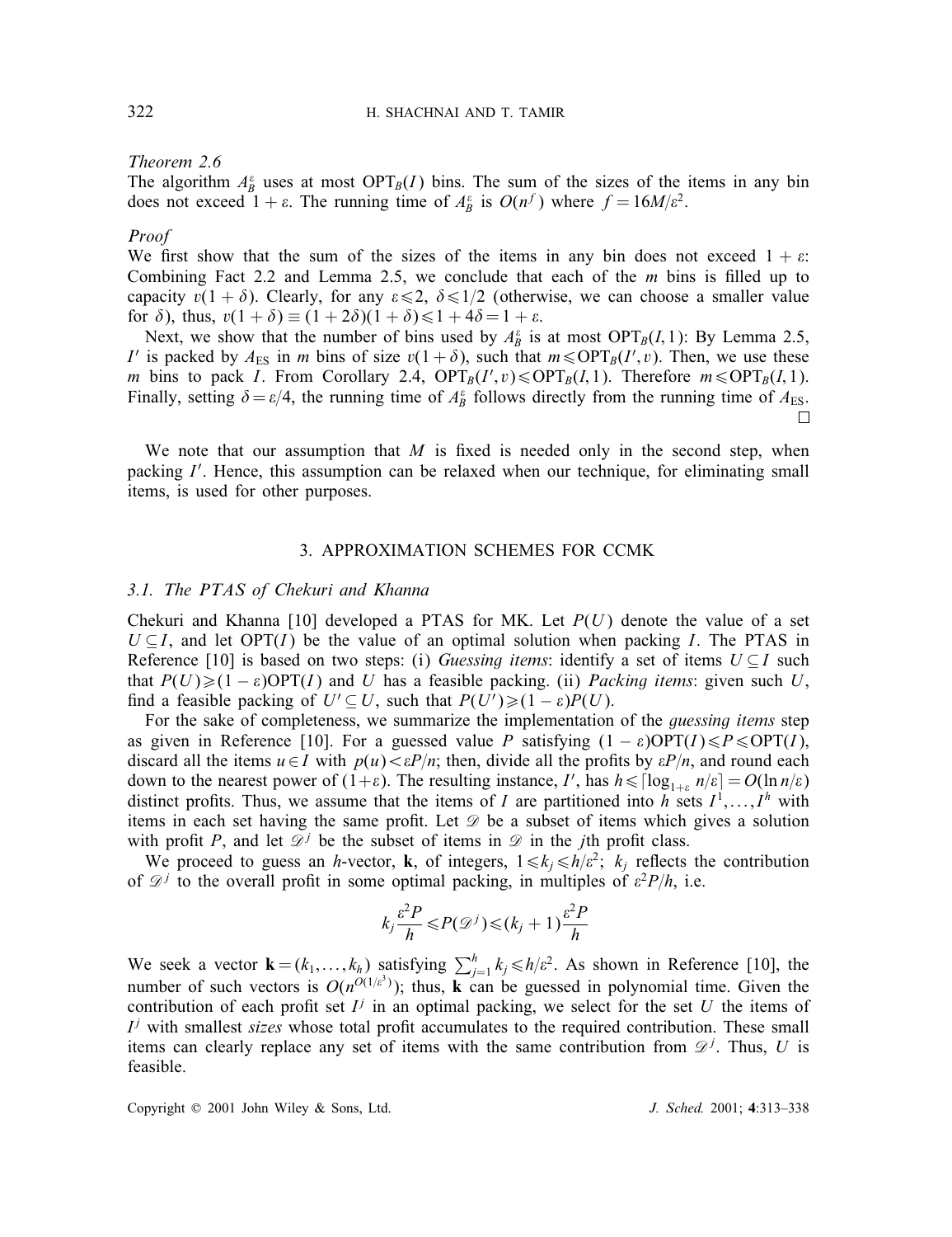# *3.2. Our PTAS for CCMK—an overview*

In the following we adopt the guessing approach in Reference [10], for obtaining a PTAS for CCMK. For some  $t \ge 1$ , assume that there are t types of bins, such that bins of type j have the same capacity,  $v_i$ , and the same number of compartments,  $c_i$ . Let  $c = \max_i c_i$  be the maximal number of compartments in any type of bins. We denote by  $B_i$  the set of bins of type *i*; let  $m_i = |B_i|$  be the number of bins in  $B_i$ . Our schema proceeds in three steps:

- 1. Guess a subset  $U ⊆ I$  of items that will be packed in the bins, such that  $P(U) \geq (1 \varepsilon)$  $OPT(I)$ , and U has a feasible class-constrained packing in the knapsacks.
- 2. Guess a partition of the bins to at most

$$
r = \sum_{\ell=1}^{c} \binom{M}{\ell} = O(M^c) \tag{1}
$$

*colour sets*, i.e. associate with each subset of bins the set of colours that can be packed in these bins. We call a subset of bins of the same type and colour set a *block*; thus, the resulting number of blocks is  $T \leq tr$ .

3. Find a feasible packing of  $U' \subseteq U$  in the bin blocks, such that  $P(U') \geq (1 - \varepsilon)P(U)$ .

As in Reference [10], the overall scheme is more involved since we iterate between the guessing and packing steps. This is due to the fact that  $OPT(I)$  is not known in advance. However, the maximal number of guessing-packing iterations is bounded by the maximal number of guesses for a value  $P$ , such that

$$
(1 - \varepsilon) \text{OPT}(I) \leq P \leq \text{OPT}(I) \tag{2}
$$

To bound this number, we show a y-approximation for the problem for some constant  $0 < \gamma \leq 1$ .

#### *Claim 3.1*

Let  $c_m = \min_i c_i$  be the minimal number of compartments in any type of bins, then the CCMK problem has a polynomial time  $c_m/2M$ -approximation algorithm.

# *Proof*

The following algorithm,  $\mathcal{A}$ , is a  $c_m/2M$ -approximation algorithm for CCMK:

- 1. Ignore the colours and find a  $1/2$ -approximate solution for MK for the input I (such an algorithm is given in Reference [33]).
- 2. For each knapsack,  $K_i$ , find the  $c_i$  most valuable colours in the resulting packing and remove all the items which are not in these colours.

Let  $z_1$  be the optimal profit for the non class-constrained problem, and let  $z_2$  be the profit obtained in step 1 of  $\mathcal A$ . Let  $z^*$  be the optimal profit for the class constrained problem, and let z be the profit obtained by  $\mathscr A$ .

Note that since we pack in each knapsack items of at most  $c_i$  colours,  $\mathscr A$  produces a valid packing. In addition,

$$
z \geqslant \frac{c_m}{M} z_2 \geqslant \frac{c_m}{2M} z_1 \geqslant \frac{c_m}{2M} z^*
$$

Thus,  $\mathscr A$  is a  $c_m/2M$ -approximation algorithm for the CCMK problem.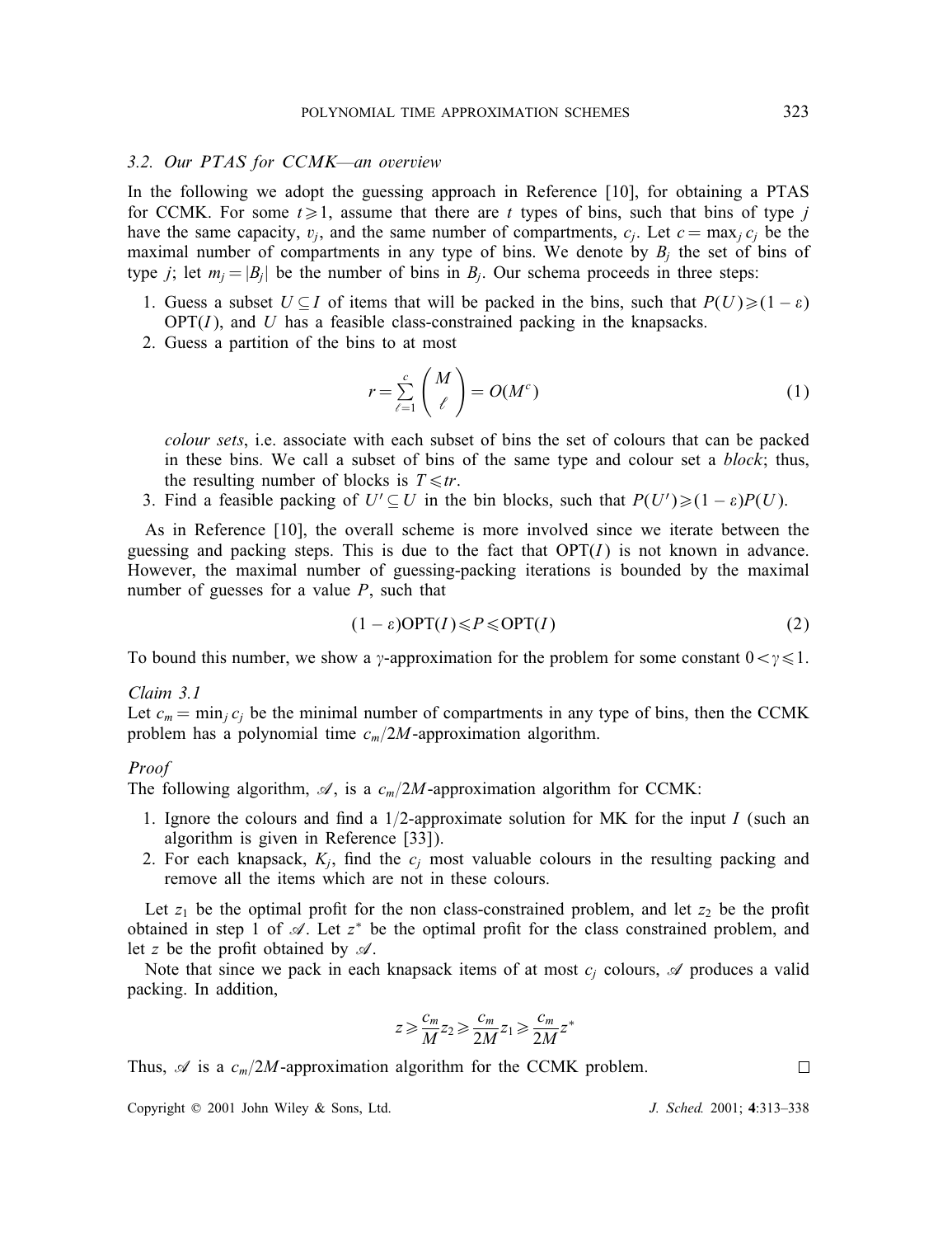Having a  $c_m/2M$ -approximation for OPT(I), we can find a value of P satisfying (2) using a binary search over the resulting range.

#### *Corollary 3.2*

The number of guessing-packing iterations for finding  $P$  which satisfies (2) is at most  $\lceil \log(2M/\varepsilon) \rceil$ .

In Sections 3.3, 3.5, and 3.6 we describe in detail the implementation of each of the steps in our PTAS. The implementation of the second and the third steps varies, depending on  $t$ , the number of bin types. As a result, the time complexity of our PTAS depends also on that parameter.

#### *3.3. Guessing items*

We now show that the first step, of guessing items, can be generalized to the class-constrained version. This generalization is straightforward: after reducing (to  $h$ ) the distinct number of profits in I (as detailed in Section 3.1), we further partition each profit set  $I^j$  into M colour sets  $I_1^j, \ldots, I_M^j$ , with the items in each set having the same profit and the same colour. For a subset of items,  $\mathcal{D}$ , whose packing gives the profit P, denote by  $\mathcal{D}_i^j$  the subset of items in  $\mathscr D$  in the jth profit class and in colour i. We now guess an  $h \times M$ -matrix,  $K = \{k_{i,j}\},$ of integers,  $1 \le k_{i,j} \le hM/\varepsilon^2$ ;  $k_{i,j}$  reflects the contribution of  $\mathscr{D}_i^j$  to the overall profit in some optimal packing, in multiples of  $\varepsilon^2 P/Mh$ , i.e.

$$
k_{i,j}\frac{\varepsilon^2 P}{Mh} \leq P(\mathcal{D}_i^j) \leq (k_{i,j} + 1)\frac{\varepsilon^2 P}{Mh}
$$
\n<sup>(3)</sup>

We seek a matrix  $K = \{k_{i,j}\}\$  satisfying  $\sum_{j=1}^{h} \sum_{i=1}^{M} k_{i,j} \leq Mh/\varepsilon^2$ . Given the contribution of each profit-colour set  $I_i^j$  in an optimal packing, we select for U the items of  $I_i^j$  with smallest *sizes* whose total profit accumulates to the required contribution.

In order to show that the above algorithm finds in polynomial time a set  $U \subseteq I$  as required in the guessing step, we need to show the following claims:

#### *Claim 3.3*

Solving the problem for the rounded profit instance  $I'$  rather than  $I$ , can decrease the optimal profit by a factor of at most  $(1 - \varepsilon)$ .

# *Proof*

The proof follows from the fact that for any subset U of I, U is transformed into a set  $U' \subseteq I'$  whose profit satisfies

$$
(1 - \varepsilon)P(U) \leq \frac{P(U)}{1 + \varepsilon} \leq \frac{P(U')\varepsilon P}{n} \leq P(U)
$$

In particular, this holds for an optimal subset of packed items.

#### *Claim 3.4*

There exists an  $h \times M$ -matrix, K, of integers,  $1 \le k_{i,j} \le hM/\varepsilon^2$ , such that the set U induced by K has a feasible class-constrained packing and  $P(U) \ge (1 - \varepsilon^2)P$ .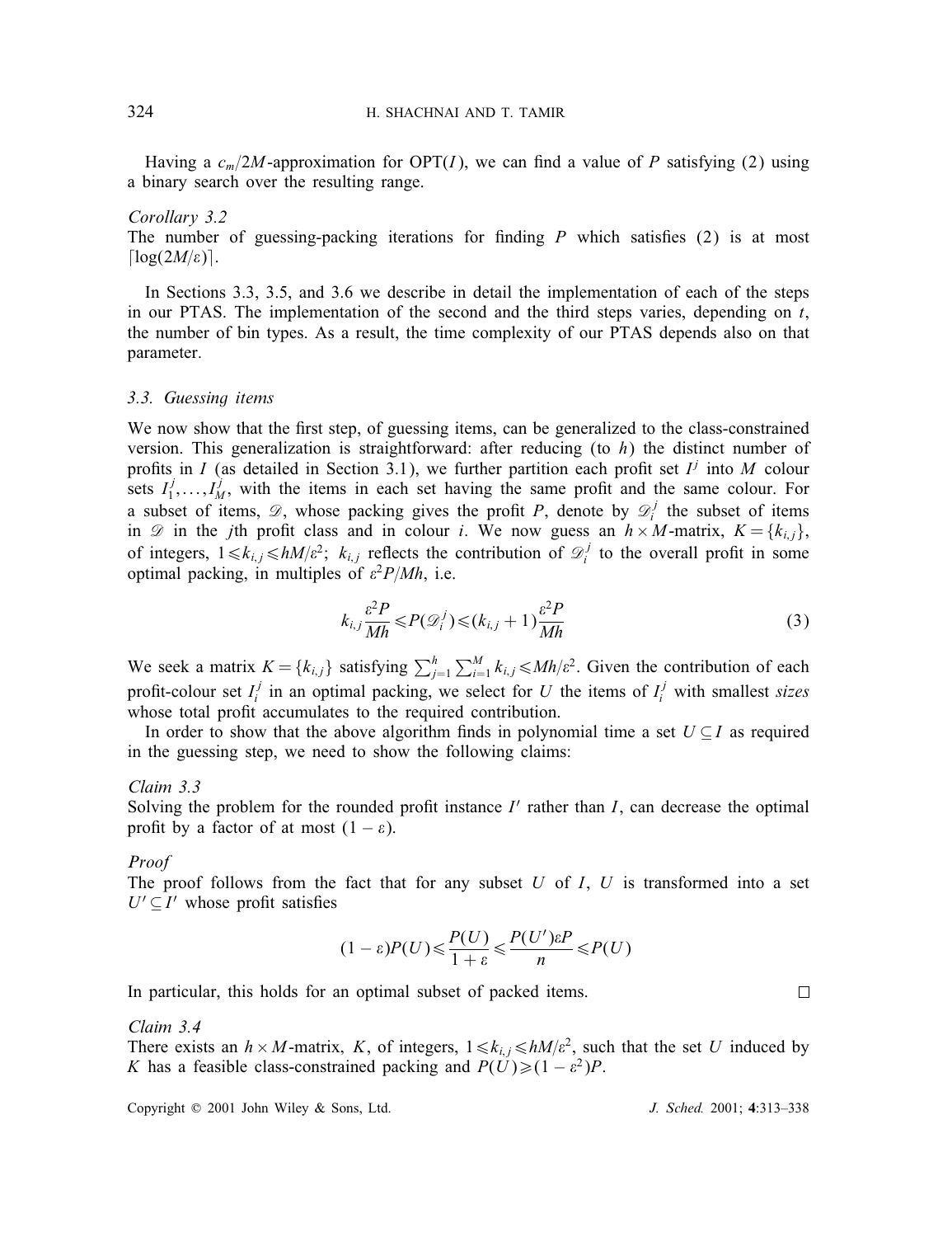*Proof*

Let  $\mathscr D$  be the subset of items as defined above. Recall that U is the subset of items induced by the matrix  $K$ ; then, from the right inequality in (3) we get that

$$
P = P(\mathcal{D}) = \sum_{j=1}^{h} \sum_{i=1}^{M} P(\mathcal{D}_{i}^{j}) \leq \sum_{j=1}^{h} \sum_{i=1}^{M} k_{i,j} \frac{\varepsilon^{2} P}{M h} + \varepsilon^{2} P = P(U) + \varepsilon^{2} P
$$

This yields the claim.

#### *Claim 3.5*

The number of possible guesses for the matrix K is  $n^{O((M/\varepsilon)\ln(1/\varepsilon))}$ .

#### *Proof*

Note that the total number of matrices K is the number of  $hM$ -tuples whose coordinates sum to  $hM/\varepsilon^2$ , given by

$$
\left(\frac{hM+\frac{hM}{\varepsilon^2}-1}{hM-1}\right)
$$

Now, for any  $n \ge l \ge 0$ ,  $\binom{n}{l} \le (en/l)^l$ . Hence, we get that

$$
\binom{hM+\frac{hM}{\varepsilon^2}-1}{hM-1}\leqslant \left(\frac{3e}{\varepsilon^2}\right)^{hM}=e^{hM\ln(3e/\varepsilon^2)}=n^{O((M/\varepsilon)\ln(1/\varepsilon))}
$$

This completes the proof.

Combining Claims 3.3–3.5, we have

*Corollary 3.6*

For a given P, a set U such that  $P(U) \geq (1 - \varepsilon)P$  and U has a feasible class-constrained packing in the knapsacks can be found in  $n^{O((M/\varepsilon)\ln(1/\varepsilon))}$  guesses.

# *3.4. Reducing the number of distinct item sizes*

Using the restricted number of distinct profit values we can also reduce the number of distinct sizes in the set U to  $O(\ln n/\varepsilon^2)$ . This stage is similar to the corresponding step in Reference [10], and is based on the *shifting* technique introduced in the PTAS for bin-packing in Reference [14]. Let A be a set of a items with identical profits, identical colours and arbitrary sizes. We order the items in  $\Lambda$  in non-decreasing order by sizes and divide them into  $g = (1+1/\varepsilon)$  groups  $A_1, ..., A_g$  with  $A_1, ..., A_{g-1}$  containing  $\lfloor a/g \rfloor$  items each and  $A_g$  containing the remaining items. We discard the items in  $A_{q-1}$  and for each  $i < g-1$  we increase the size of every item in  $A_i$  to the size of the smallest item in  $A_{i+1}$ . Since A is ordered by size, no item in  $A_i$  is larger than the smallest item in  $A_{i+1}$  for  $1 \leq i < g$ . Thus, if A has a feasible packing then the modified instance also has one. We discard at most an  $\varepsilon$  fraction from the profit (of the items in  $A_{q-1}$ ) and the modified instance has at most  $2/\varepsilon$  distinct sizes (g − 2 sizes of the items in  $A_1, \ldots, A_{q-2}$  and at most g distinct sizes of the items in  $A_q$ ). Applying this to each profit-colour class in U, we can now assume that U consists of  $s \leq O(M \ln n/\varepsilon^2)$  classes, i.e.  $U_1 \cup \cdots \cup U_s$ , and the items in  $U_k$  are of the same size, the same profit, and the same colour.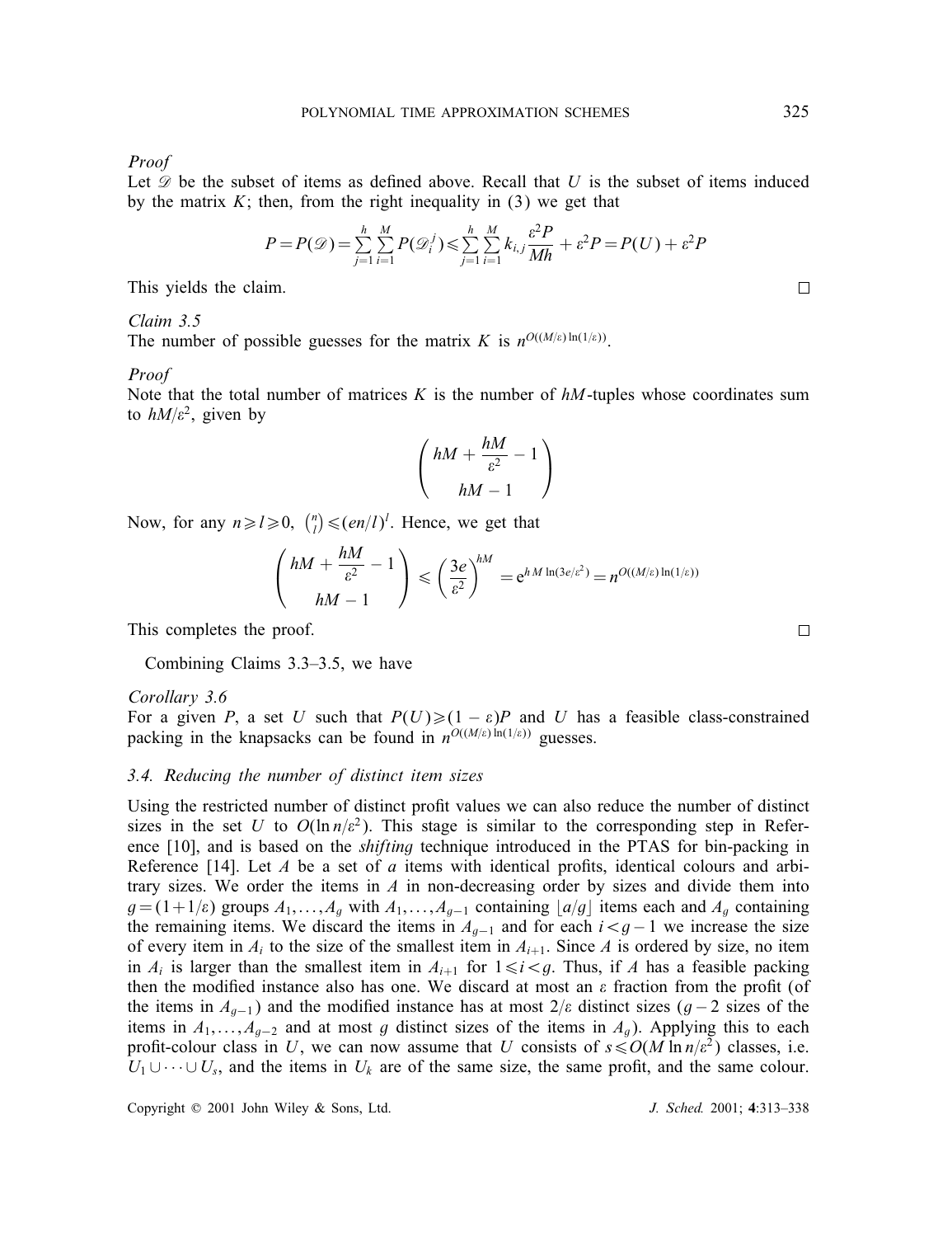## *3.5. Instances with a /xed number of bin types*

Assume that  $t \geq 1$  is a *fixed* constant. In the second step we partition the bins into blocks. We need to determine  $m_{j,l}$ , the number of bins of type j associated with the *l*th colour set. Thus, the number of guesses is  $O(n^T)$  (since we need to determine the size of T blocks, and each block can consist of at most  $n$  bins).

The third step of our scheme is implemented as follows. Let  $n_k = |U_k|$  be the number of items in the class  $U_k$ ,  $1 \le k \le s$ . We first partition  $U_k$  to  $1 \le T' \le T$  subsets, where T' is the number of distinct blocks in which the items of  $U_k$  are placed. Clearly, the items of  $U_k$  can only be placed in blocks that include the colour of the items in  $U_k$  in their colour set. Denote by  $n_{k,b}$  the number of items in the class  $U_k$  that are placed in the block b. For  $i = 1, \ldots, 2T/\varepsilon$ , let  $\sigma_i^k = \lceil i \varepsilon n_k / 2T \rceil$ .

#### *Claim 3.7*

By considering only partitions of  $U_k$  in which  $\forall b, \exists i, n_{k,b} = \sigma_i^k$ , we can decrease the optimal profit gained by items of  $U_k$  at most by factor  $(1 - \varepsilon)$ .

### *Proof*

First note that if  $\epsilon n_k/2T \leq 1$  then clearly all possible integer values for  $n_{k,b}$  are considered. If  $\epsilon n_k / 2T > 1$  then  $\forall 1 \le i \le 2T/\epsilon$ ,

$$
\sigma_i^k - \sigma_{i-1}^k = \left\lceil \frac{i \varepsilon n_k}{2T} \right\rceil - \left\lceil \frac{(i-1)\varepsilon n_k}{2T} \right\rceil \le \frac{i \varepsilon n_k}{2T} + 1 - \frac{(i-1)\varepsilon n_k}{2T}
$$

$$
= 1 + \frac{\varepsilon n_k}{2T} \le \frac{2\varepsilon n_k}{2T} = \frac{\varepsilon n_k}{T}
$$
(4)

Consider any partition of  $U_k$  into the blocks. For any block b, if there is no i such that  $n_{k,b} = \sigma_i^k$  then we can remove the less-profitable items until we reach some  $\sigma_i^k$ . By (4) we remove at most  $\epsilon n_k/T$  items. Thus, we remove a total of at most  $\epsilon n_k$  items—with an overall loss of at most a factor of  $\varepsilon$  from the total profit of  $U_k$ .  $\Box$ 

Therefore, we can assume that  $n_{k,b}$  is one of  $2T/\varepsilon$  values. We can now describe the partition of  $U_k$  as a list of pairs  $(b, i)$ , where  $1 \le b \le T$  and  $1 \le i \le 2T/\varepsilon$ . The number of such subsets of pairs for  $U_k$  is at most  $2^{O(T^2/k)}$ , and as we need to consider all the classes,  $U_1, \ldots, U_s$ , the overall number of guesses is  $2^{sT^2/\varepsilon} = 2^{O((M \ln n/\varepsilon^2)(T^2/\varepsilon))} = n^{O(MT^2/\varepsilon^3)}$ .

By the *guessing items* step of our scheme, the set U has a feasible packing. In particular, there exists a partition of the  $U_k$ 's among the T blocks which corresponds to a feasible packing. We show that we can pack  $U' \subseteq U$  such that  $P(U') \geq (1 - \varepsilon)P(U)$ . In fact, for each block, b, we have guessed a set of items that has a feasible packing in b. Since the bins in each block are identical, we can use, for each block separately, any known PTAS for bin packing (see, e.g. Reference [30] whose time complexity is  $O(n/\varepsilon^2)$ ) and take for each block the  $m_{i,l}$  most profitable bins. Since such a PTAS packs *all* the guessed items in at most  $(1 + \varepsilon)m_{i,l}$  bins, we discard at most  $\varepsilon$  of the profit. If  $m_{i,l} \leq 1/\varepsilon$  then we can use a PTAS for a constant number of bins (given in Reference [22]). Thus, for a given partition of the  $U_k$ 's to the blocks, we can find a packing with profit at least  $(1 - \varepsilon)P(U)$  in  $O(Tn/\varepsilon^2)$  steps.

We summarize in the next result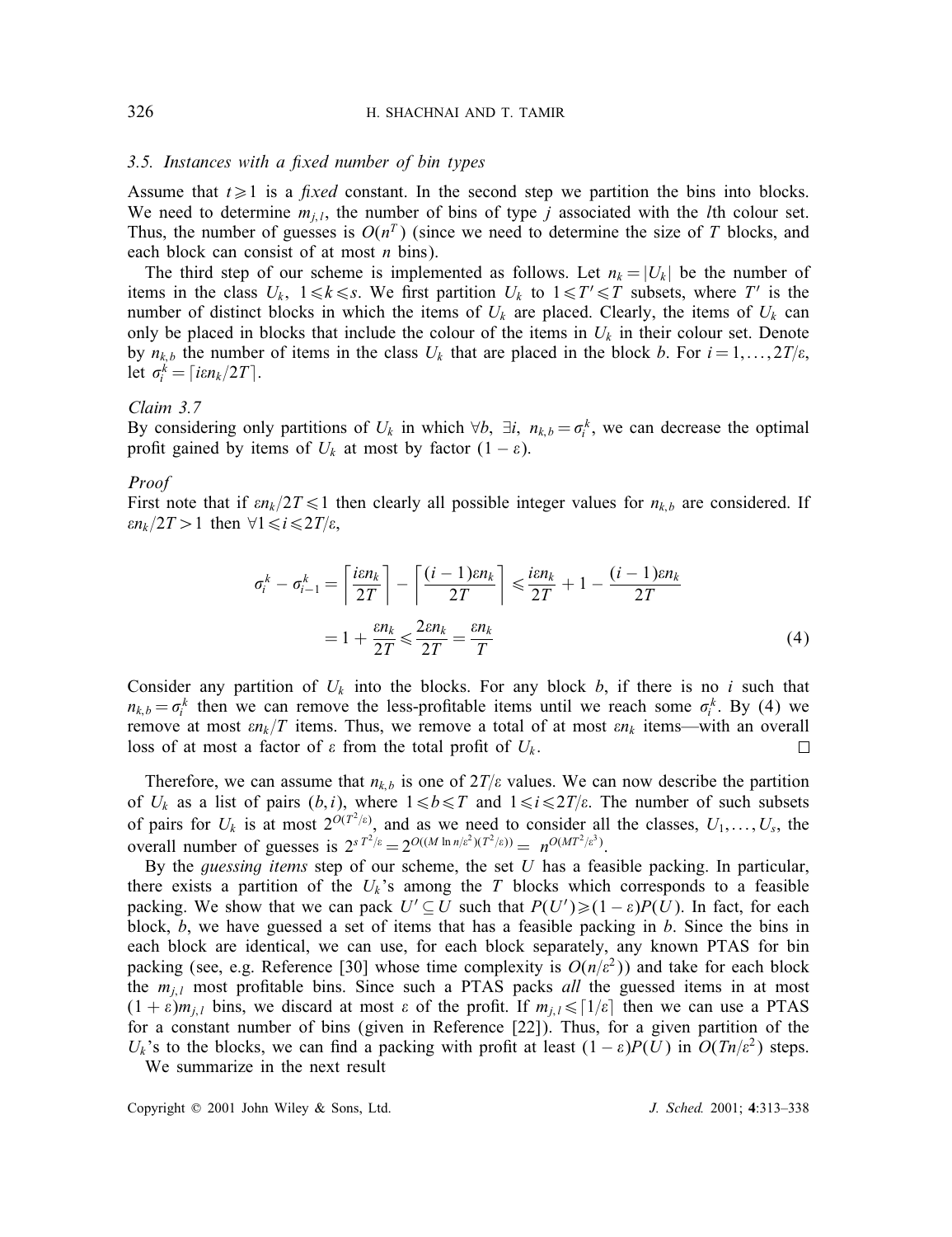*Theorem 3.8*

The CCMK with a fixed number of distinct colours,  $M \ge 1$ , and a fixed number of bin types,  $t \geq 1$ , admits a PTAS, whose running time is  $O((T/\varepsilon^2)n^{O((M/\varepsilon)\ln(1/\varepsilon)+MT^2/\varepsilon^3)})$ .

#### *Proof*

The proof follows from a combination of (i) number of guesses of the value of  $P$ ; (ii) the number of guesses of the matrix  $K$ ; (iii) the number of guesses of the partition of U to bin blocks and (iv) the complexity of the PTAS for bin packing, for each guess.

Thus, we get that the overall running time is at most

$$
\left\lceil \log\left(\frac{2M}{\varepsilon}\right)\right\rceil O\left(n^{O((M/\varepsilon)\ln(1/\varepsilon))}n^{O(MT^2/\varepsilon^3)}\frac{Tn}{\varepsilon^2}\right)
$$

which yields the statement of the theorem.

# *3.6. CCMKwith arbitrary number of bin types*

Suppose that the number of bin types is  $t = O(\lg n)$ . Recall that  $m_i = |B_i|$  is the number of bins of the *j*th type. We need to determine for all  $1 \le j \le t$ ,  $1 \le l \le r$  the number  $m_{i,l}$  of bins of type  $j$  associated with the *l*th colour set. A naive implementation of this step of our scheme results in  $O(n^{O(\log n)})$  guesses. Thus, we limit the possible partitions of the bins to blocks as follows. For  $i = 0, \ldots, 2r/\varepsilon$ , let  $\beta_i^j = \lceil i\varepsilon m_j/2r \rceil$ .

# *Claim 3.9*

By considering only partitions of  $m_j$  in which  $\forall l, \exists i, m_{j,l} = \beta_i^j$ , we can decrease the optimal profit gained by items packed in the bins of  $B_i$  by a factor of at most  $(1 - \varepsilon)$ .

# *Proof*

First note that if  $\epsilon m_j/2r \leq 1$  then clearly all possible integer values for  $m_{j,l}$  are considered. If  $\epsilon m_i/2r > 1$  then, as in the proof of Claim 3.7,  $\forall 1 \le i \le 2r/\epsilon$ ,

$$
\beta_i^j - \beta_{i-1}^j \leqslant \frac{\varepsilon m_j}{r} \tag{5}
$$

Consider any partition of  $m_i$  among the r colour sets. For any colour set l, if there is no i such that  $m_{j,l} = \beta_i^j$  then we can add bins of type j until we reach some  $\beta_k^j$ . From (5) we add at most  $em_i/r$  bins. Thus, summing over all colour sets, we add a total of at most  $em_i$  bins. Once the placement is completed we can pick for each j the  $m_i$  most profitable bins with an overall loss of at most a factor of  $\varepsilon$  from the total profit.  $\Box$ 

Hence, we can consider only partitions in which the number of bins allocated to the *l*th colour set is a multiple of  $\epsilon m_i/2r$ , and the total number of bins of type j is at most  $(1+\epsilon)m_i$ . Since  $m_{i,l}$  is one of  $2r/\varepsilon$  values, we can describe the partition of  $m_i$  as a list of pairs  $(l, i)$ , where  $1 \le l \le r$  and  $1 \le i \le 2r/\varepsilon$ . We get that the number of guesses is  $2^{O(r^2/\varepsilon)}$ . The overall number of guesses, when taking all bin types, is  $2^{O((r^2/\varepsilon)\log n)} = n^{O(r^2/\varepsilon)}$ .

In the third step we adapt the packing steps in Reference [10], with the bins partitioned to blocks, as defined above.

Indeed, in the general case, t can be as large as N. The packing steps in Reference  $[10]$ assume that there are  $O(log(n/\varepsilon))$  subsets of bins such that the capacities of bins from the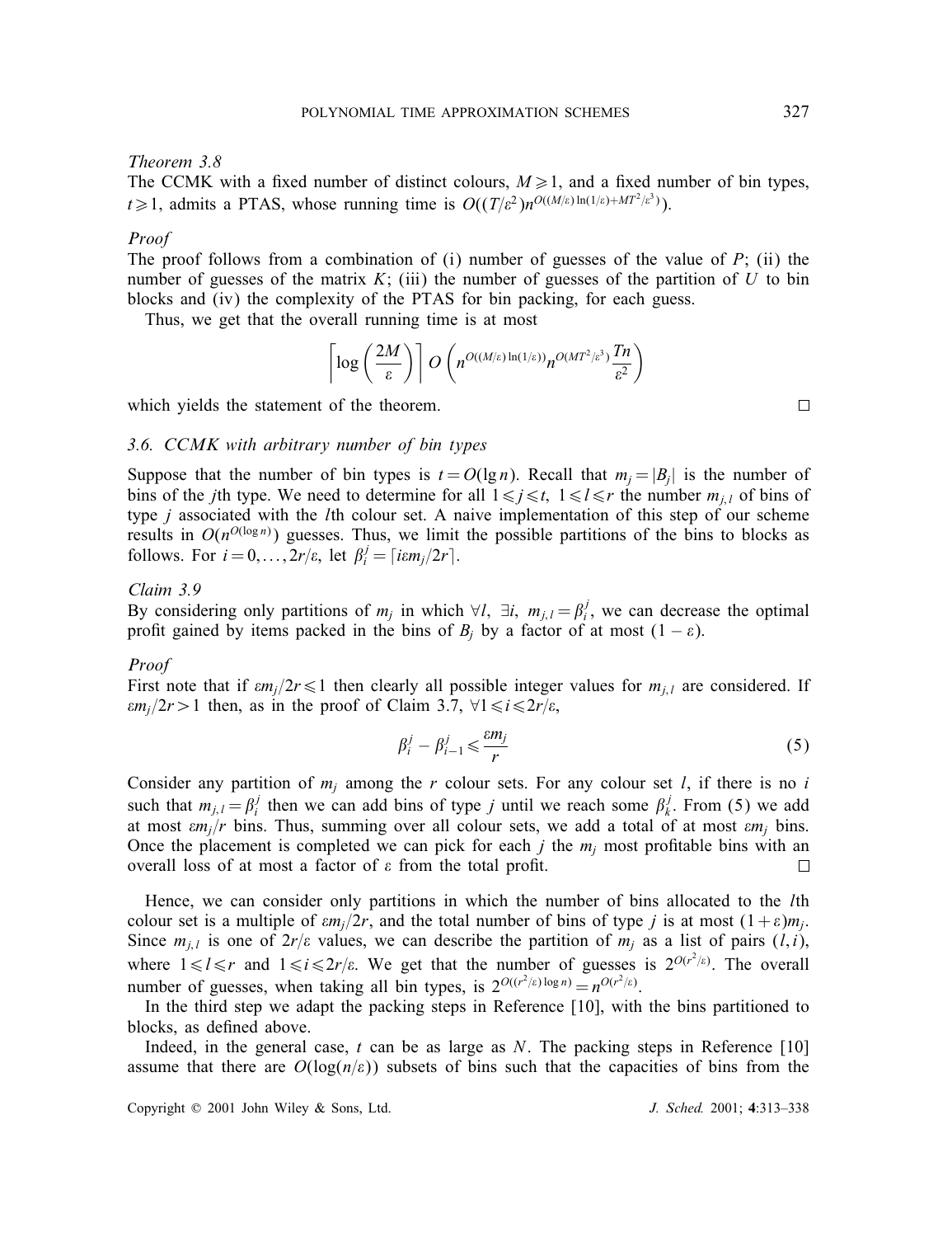same subset are in the range  $[v, v(1 + \varepsilon))$  for some v. In the following we show that the set of bins can be partitioned in a way that Fts this assumption.

#### *Lemma 3.10*

Any set of bins with t bin types can be transformed into a set with  $O(\log(n/\epsilon))$  subsets of bin types; such that the bins in each subset have the same number of compartments and their capacities are in the range  $[v, v(1 + \varepsilon))$  for some v, and for any  $U \subseteq I$  that has a feasible packing in the original set, there exists  $U'' \subseteq U$  that has a feasible packing in the transformed set, and  $P(U'') \geq (1 - \varepsilon)P(U)$ .

#### *Proof*

Let  $v_{\text{max}}$  denote the maximal capacity of a bin. Consider the set of bins whose capacities are in the range  $[\varepsilon v_{\text{max}}/n^{3M/\varepsilon}, v_{\text{max}}]$ . We partition this set of bins into subsets,  $A^0, A^1, \ldots$ , such that  $A<sup>j</sup>$  consists of the bins whose capacities are in the range

$$
\left[\frac{\varepsilon v_{\max}}{n^{3M/\varepsilon}}(1+\varepsilon)^j, \frac{\varepsilon v_{\max}}{n^{3M/\varepsilon}}(1+\varepsilon)^{j+1}\right]
$$

Distinguishing between bins by number of compartments, we partition each  $A<sup>j</sup>$  into at most c subsets,  $A_1^j, \ldots, A_c^j$ . We now have at most  $c \lg(n^{3M/\varepsilon}/\varepsilon)$  different subsets if bins.

Now, for any  $U \subseteq I$  that is packed in the original set of bins, we can add  $w \le M$  bins, one for each colour  $1 \le i \le M$ , and pack, for each colour, i, all the items in colour i, previously packed in bins of sizes smaller than  $\epsilon v_{\text{max}}/n^{3M/\epsilon}$ , in a *single* bin with a single compartment. The total capacity of the w added bins is at most  $\epsilon v_{\text{max}}/n^{(3M/\epsilon-1)} \leqslant \epsilon v_{\text{max}}/n^{2M/\epsilon}$ . Therefore, we can transform the given instance to an instance where all the bins, except for  $w \le M$ , are of sizes in the range  $\left[\varepsilon v_{\text{max}}/n^{3M/\varepsilon}, v_{\text{max}}\right]$ , arranged in the sets  $\{A_i^j\}$  defined above.

Since the set U is unknown in advance, we have to guess  $w \le M$  and the partition of the extra capacity of the small bins (which is at most  $\epsilon v_{\text{max}}/n^{2M/\epsilon}$ ) among the w new bins. The capacity of each of the new bins will be a multiple  $1 \le k \le n$  of the minimal size  $\epsilon v_{\text{max}}/n^{3M/\epsilon}$ . Thus, the overall number of guesses is  $n^w \le n^{O(M)}$ .

Finally, after the items of U are packed in the transformed set of bins, we need to eliminate the extra  $w$  bins. Clearly, we can remove any set of  $w$  bins with larger capacities and at least one compartment. Consider the set of bins of  $T'' = \log(n^{2M/\varepsilon}/\varepsilon)$  types with largest capacities. The number of bins in the set is at least  $T''$ , and

$$
T'' + w \le \frac{2M}{\varepsilon} \log n + \log \frac{1}{\varepsilon} + M
$$
  

$$
\le (1 + \varepsilon) \frac{2M}{\varepsilon} \log n + (1 + \varepsilon) \log \frac{1}{\varepsilon}
$$
  

$$
\le (1 + \varepsilon)T''
$$

That is, we increase the number of bins in this set at most by factor  $(1 + \varepsilon)$ . Since the smallest bin size in this set is  $\epsilon v_{\text{max}}/n^{2M/\epsilon}$ , we can select the T'' most profitable bins. The set of items,  $U''$ , packed in the bins that were not omitted from the instance, has profit at least  $(1 - \varepsilon)P(U)$ .  $\Box$ 

We can now proceed to apply the above PTAS to the resulting set of bins. Thus,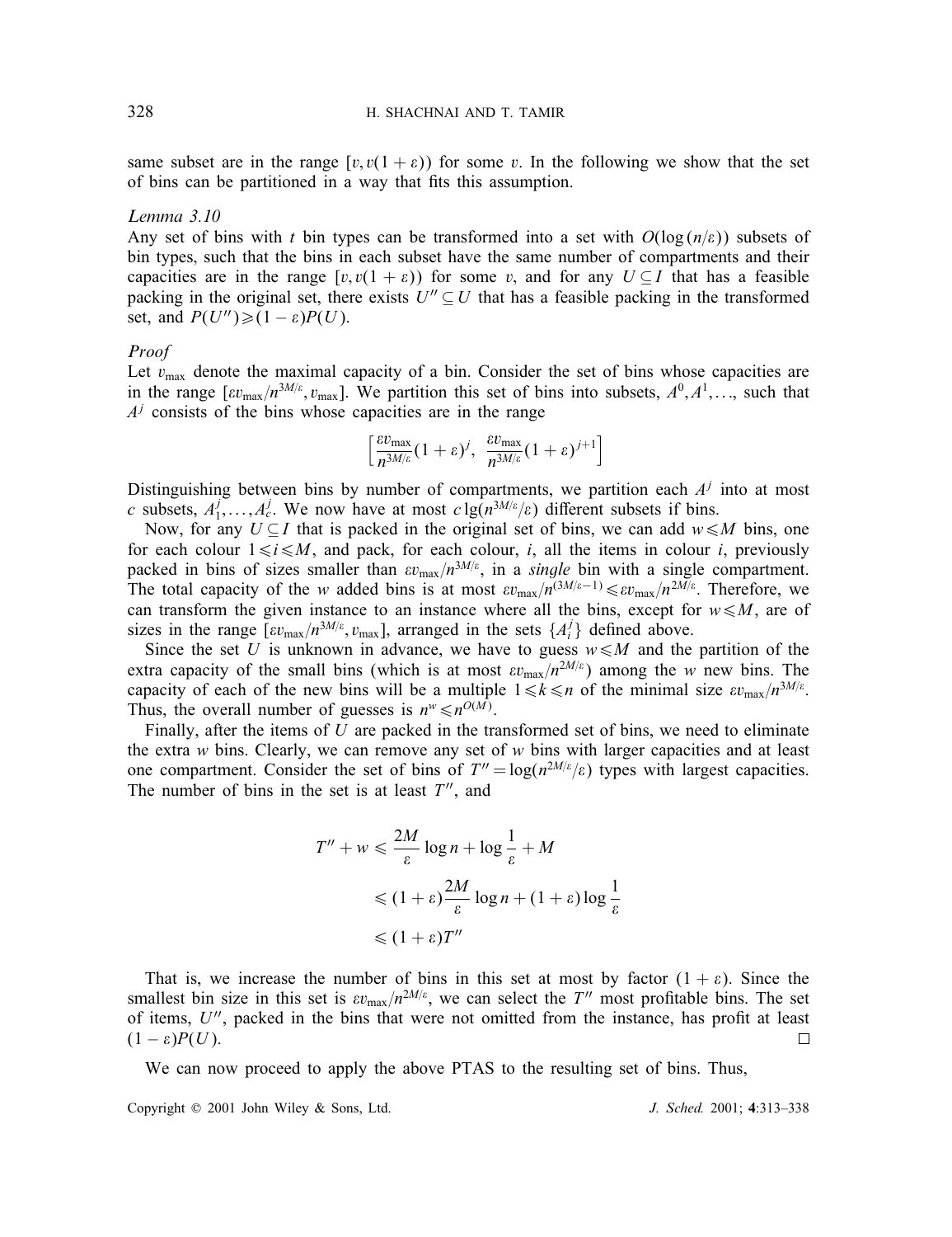*Theorem 3.11*

For any instance I of the CCMK, in which  $M \ge 1$  is fixed, there is a PTAS which obtains a total profit of  $(1 - \varepsilon) \text{OPT}(I)$  in time  $O(n^{O((M/\varepsilon) \ln(1/\varepsilon) + r^2/\varepsilon + \ln(1/\varepsilon)/\varepsilon^8}))$ , where r is given in (1).

# *Proof*

We get the overall complexity of our PTAS by combining the following steps: (i) guessing a value of P; (ii) guessing the matrix K; (iii) guessing the partition of U to bin blocks; (iv) guessing the partition of the extra capacity among the new bins and (v) packing the items [10]. Thus, we have that the overall running time is at most

$$
\left\lceil \log\left(\frac{2M}{\varepsilon}\right)\right\rceil O(n^{O((M/\varepsilon)\ln(1/\varepsilon)+r^2/\varepsilon+M+\ln(1/\varepsilon)/\varepsilon^8)})
$$

which yields the desired result.

# 4. THE CLASS-CONSTRAINED 0–1 KNAPSACK PROBLEM

In this section we consider the *class-constrained* 0–1 *knapsack problem* (*CCKP*), in which we need to place a subset U of I in a single knapsack of size  $v \ge \max\{s(u) | u \in I\}$ . The objective is to pack items of maximal value from  $I$  in the knapsack, such that the sum of the sizes of the packed items does not exceed v, and the number of different colours in the knapsack does not exceed c.

Throughout this section we assume that the numbers  $c$  and  $M$  are given as part of the input (Otherwise, using an FPTAS for the classic 0–1 knapsack problem, we can examine all the  $\binom{M}{c}$  possible subsets of c colours). We handle separately instances from three categories:

- 1. Instances with *uniform* value, in which all the items have the same value (regardless of their size or colour). In the context of production planning (see in Section 1.2), such instances reflect systems in which the revenue is proportional to the *number* of items produced (regardless of their types and demands for resources).
- 2. Instances with *colour-based* values, in which the items in each colour have the same value (and arbitrary sizes), i.e. for  $1 \le i \le M$ , the value of any item in colour i is  $p_i$ . This class reflects systems in which the revenue depends on the product type, regardless of its demand for resources.
- 3. Instances with *arbitrary* values, independent of the item sizes and colours.

For uniform-value instances we present a polynomial time optimal algorithm. Note that the problem becomes NP-hard when we have to pack the items into two (or more) knapsacks. Formally,

# *Theorem 4.1*

The CCMK problem is NP-hard for uniform-value instances.

#### *Proof*

We show a reduction from the *Partition problem*, which is known to be NP-hard [34]. The partition problem consists of a finite set A of 2k items with integral sizes  $a_1, a_2, \ldots, a_{2k}$ . The problem is to determine, if there exists a subset A' of A such that  $|A'| = k$  and  $\sum_{j \in A'} a_j = \sum_{i \in A \setminus A'} a_i$ .  $\sum_{i\in A\setminus A'} a_i$ .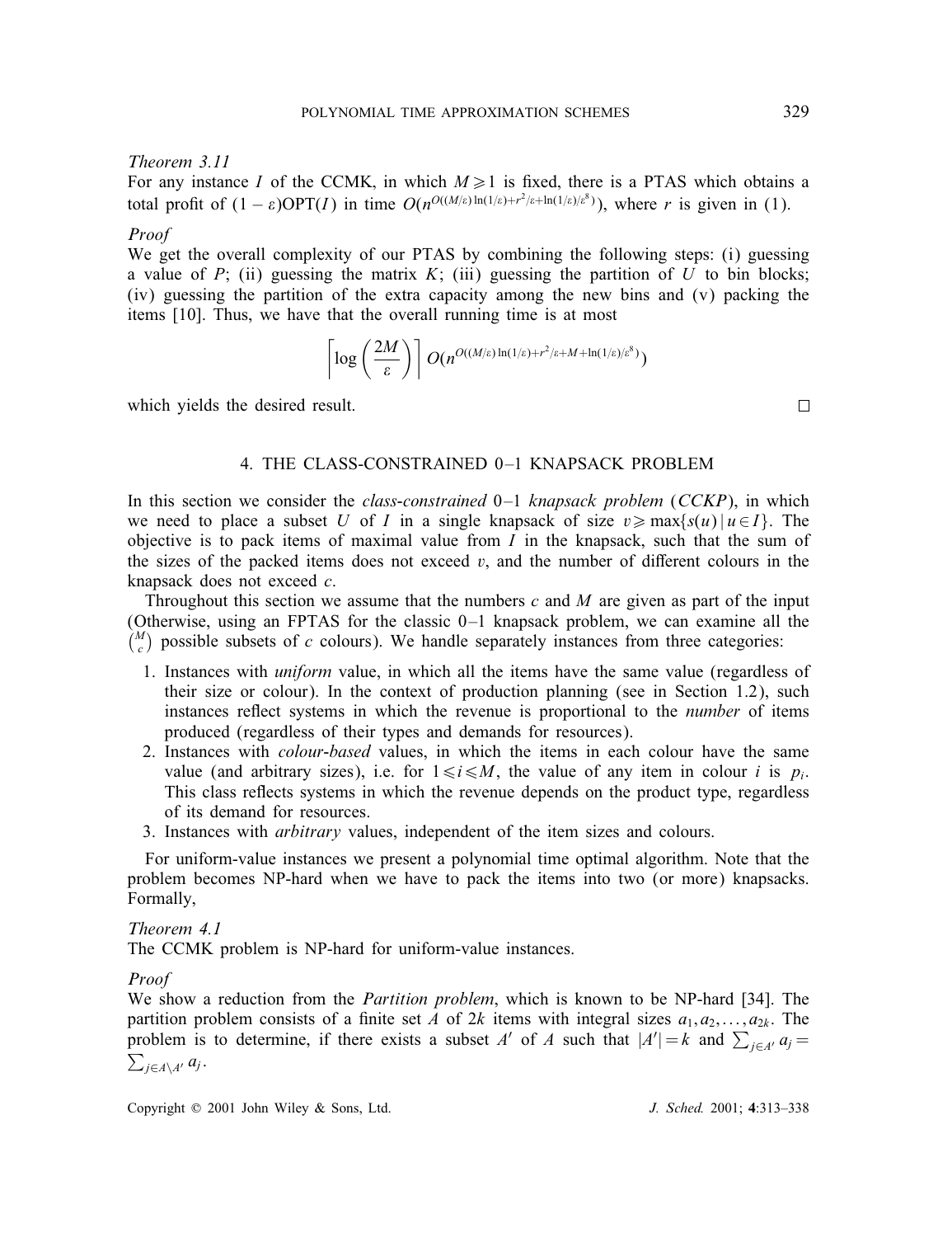#### 330 H. SHACHNAI AND T. TAMIR

Given an instance for partition,  $A = \{a_1, a_2, ..., a_{2k}\}\$ , let  $\sum_{j=1}^{2k} a_j = 2S$  (if the sum is odd then clearly no partition exists). We construct an input for the CCMK with two knapsacks with  $v = S$  and  $c = k$ . The items to be packed are of  $M = 2k$  colours. There are 2k items, one in each colour: the *i*th item has size  $a_i$  and value  $p_i = 1$ ,  $1 \le i \le M$ . It is easy to verify that there is a packing with value  $2k$  if and only if there exists a desired partition.  $\Box$ 

When dealing with uniform-value instances, packing a subset of items of *maximal value* is equivalent to packing the *maximal number* of items. Intuitively, we would like to pack small items first: indeed, when  $c \geq M$  the colour constraints can be ignored, and the resulting problem can be solved optimally, by a greedy algorithm which adds to the knapsack the smallest available item, until no item can be added. However, when  $c \lt M$ , the greedy approach ceases to be the optimal. In fact, as we show in Appendix B, a simple greedy algorithms can perform poorly.

For non-uniform values, we present an FPTAS for the CCKP. Our FPTAS has different time complexity when applied to instances with colour-based values, and to instances with arbitrary values. Note that for instances with non-uniform values the problem is NP-hard. Indeed, when  $c = M = n$ , i.e. there is one item in each colour and no colour-constraints, we get an instance of the classic 0–1 knapsack problem. Note that the above also implies that the problem is NP-hard for instances with colour-based values.

As in the FPTASs for the non class-constrained problem [14], and for the cardinalityconstrained problem  $[26]$ , we combine scaling of the profits with dynamic programming  $(DP)$ . However, in the class-constrained problem we need two levels of DP recursions, as described below.

#### *4.1. An optimal solution using dynamic programming*

Assume that we have an upper bound,  $\hat{P}$ , on the optimal value of the solution to our problem. Given such an upper bound, we can formulate an algorithm, based on dynamic programming, to compute the optimal solution. The time complexity of the algorithm is polynomial in  $\hat{P}$ , n and M.

For each colour  $i \in \{1, \ldots, M\}$ , let  $n_i$  denote the number of items of colour i in the instance *I*. Thus,  $n = \sum_{i=1}^{M} n_i$ . Let  $f_i(a, \ell)$  denote the smallest size sum of items with total value a of  $\ell$  distinct colours out of the colours 1,..., *i*, where  $i = 1,...,M$ ;  $a = 0,..., \hat{P}$ ;  $\ell = 1,...,c$ .

*4.1.1. Dynamic programming for instances with colour-based values.* When packing instances with colour-based values, in any optimal solution, we can replace the packed items of colour *i* by the smallest items of colour *i*, for all  $1 \le i \le M$ . Thus, we consider below only solutions in which we pack the smallest items of each colour. For each  $1 \leq j \leq n_i$ , let  $s_i(j)$ denote the size sum of the j smallest items of colour i. Recall that  $p_i$  is the value of the items of colour i.

The dynamic programming recursion is defined as follows. We initialize

$$
f_0(a,\ell) = \begin{cases} 0 & a = 0 \text{ and } \ell = 0\\ +\infty & \text{otherwise} \end{cases}
$$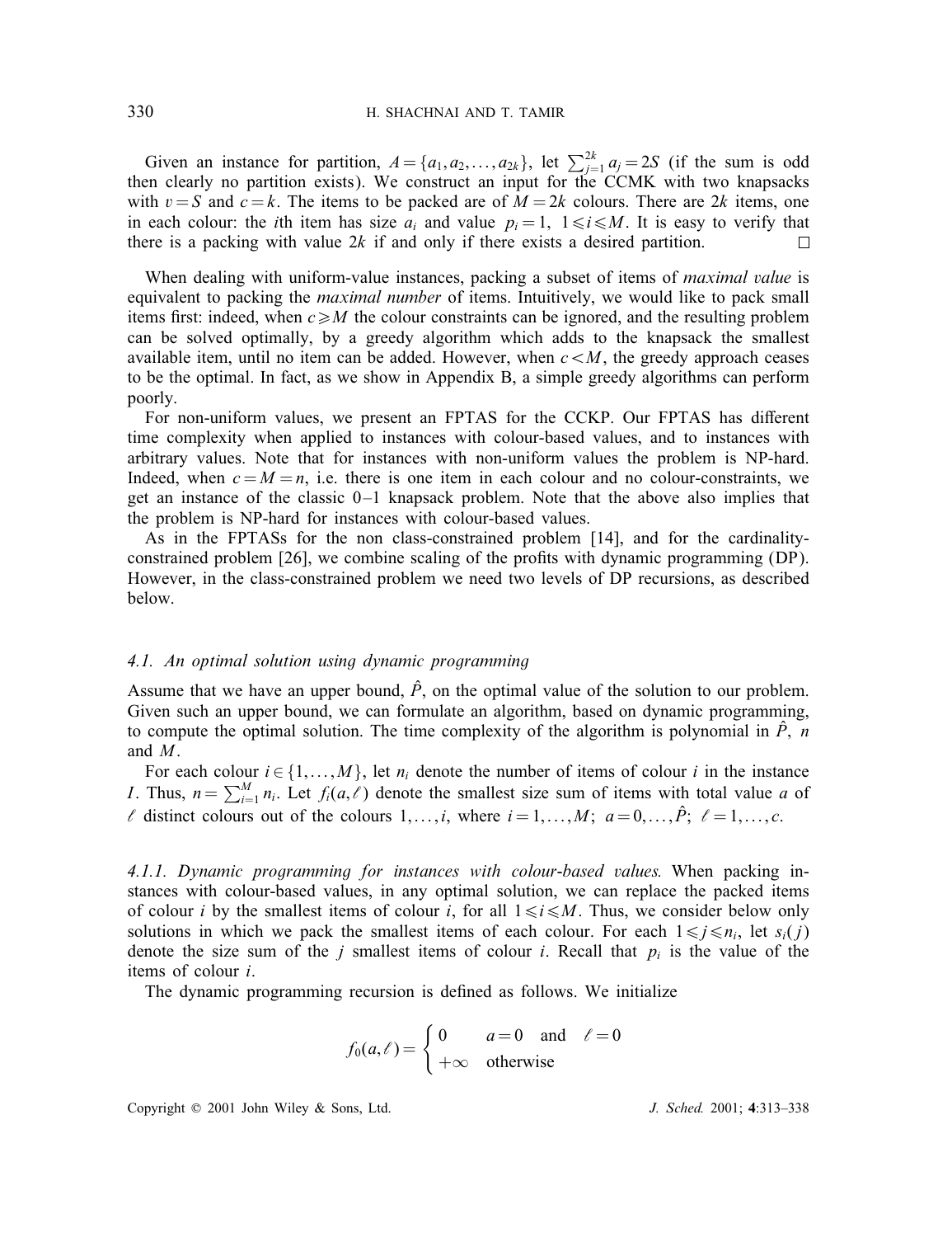and  $f_i(a, 0) = +\infty \forall 1 \le i \le M$ ,  $\forall a > 0$ . Then, for  $i = 1, \ldots, M$ , the entries of  $f_i$  can be computed from those of  $f_{i-1}$  by using for  $\ell \in \{1,\ldots,c\}$ ,  $a \in \{0,\ldots,\hat{P}\}$  the formula

$$
f_i(a,\ell) = \min \begin{cases} f_{i-1}(a,\ell) \\ \min_{1 \leq j \leq n_i, a \leq j p_i} & (f_{i-1}(a-jp_i,\ell-1) + s_i(j)) \end{cases}
$$

The first line refers to the case where colour  $i$  is not included in the packing. The second line refers to the cases where colour  $i$  is included and  $j$  items of colour  $i$  are packed.

The value of an optimal solution for the problem is given by

$$
\max_{a=0,\dots,\hat{P};\ell=0,\dots,c} \{a : f_M(a,\ell) \leq v\}
$$

The time complexity of the algorithm is  $O(\sum_{i=1}^{M} n_i \hat{P}c) = O(n\hat{P}c)$ .

For the special case of uniform-value instances, we can assume w.l.o.g., that  $\forall u \in I, p(u) = 1$ . Since we pack at most *n* items, we can bound the maximal profit by  $\tilde{P} = n$ , and we get an optimal  $O(n^2c)$  algorithm.

*4.1.2. Dynamic programming for arbitrary values.* When the items have arbitrary values, the algorithm consists of two stages. In the first stage we calculate for each colour  $i$  the value  $h_{i,k}(a)$ , which denotes the smallest size sum of items with total value a, out of the first k items of colour *i* (the items in each colour are given in arbitrary order);  $h_{i,k}(a)$  is calculated for  $k = 1, ..., n_i$ , and  $a = 0, ..., \hat{P}$ .

For each colour  $i = 1,...,M$ , the DP algorithm calculates  $h_i$  as follows. We initialize  $h_{i,0}(0) = 0$  and  $h_{i,0}(a) = +\infty$  for  $a > 0$ . Denote by  $p_k^i$ ,  $s_k^i$  the value and size of the kth item of colour i, respectively.

For  $k = 1, \ldots, n_i$ , the entries of  $h_{i,k}$  can be computed from those of  $h_{i,k-1}$  by using the formula

$$
h_{i,k}(a) = \begin{cases} h_{i,k-1}(a) & \text{if } a < p_k^i \\ \min(h_{i,k-1}(a), h_{i,k-1}(a - p_k^i) + s_k^i) & \text{otherwise} \end{cases}
$$

The time complexity of computing the table  $h_i$  is  $O(\hat{P}n_i)$ , which gives a total of  $O(\hat{P}n)$ for the calculation of all the tables  $h_i$ ,  $\forall 1 \le i \le M$ .

In the second stage of the algorithm, we calculate the tables  $f_i$ ,  $\forall 1 \leq i \leq M$ . The table  $f_i$ can be calculated using the tables  $h_i$ ,  $\forall 1 \leq i \leq M$ . We initialize

$$
f_0(a,\ell) = \begin{cases} 0 & a = 0 \text{ and } \ell = 0\\ +\infty & \text{otherwise} \end{cases}
$$

and  $f_i(a, 0) = +\infty \forall 1 \le i \le M$ ,  $\forall a > 0$ . Then, for  $i = 1, \ldots, M$ , the entries of  $f_i$  can be computed from those of  $f_{i-1}$  by using for  $\ell \in \{1,\ldots,c\}$ ,  $a \in \{0,\ldots,\hat{P}\}\$  the formula

$$
f_i(a,\ell) = \min \left\{ \min_{1 \leq a' \leq a} \left( f_{i-1}(a-a',\ell-1) + h_{i,n_i}(a') \right) \right\}
$$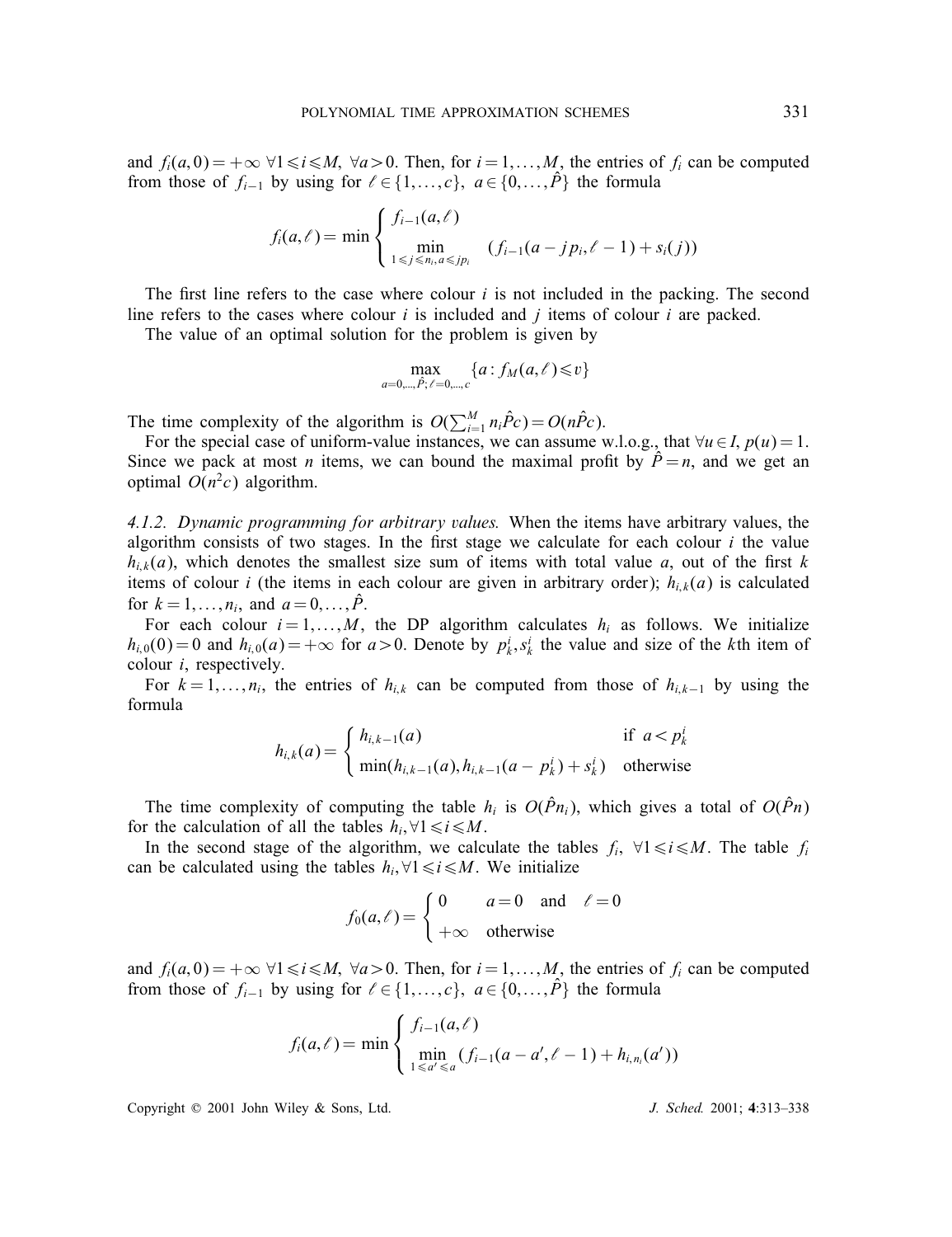The first line refers to the case where colour  $i$  is not included in the packing. The second line refers to the cases where colour i is included in the packing and contributes  $a'$  to the total value.

The value of an optimal solution for the problem is given by

$$
\max_{a=0,\dots,\hat{P};\ell=0,\dots,c} \{a: f_M(a,\ell) \leq v\}
$$

The time complexity of the recursion is  $O(Mc\hat{P}^2)$ . Adding the time needed to construct the tables  $h_i$ , which is  $O(\hat{P}_i n)$ , we have a total of  $O(Mc\hat{P}^2 + n\hat{P})$ .

# *4.2. FPTAS for non-uniform values* 0*–*1 *knapsack problem*

By using the pseudo-polynomial algorithm above we can devise an FPTAS for instances with non-uniform values. First, we need an upper bound on the value, z∗, of an optimal solution. Such an upper bound can be obtained from the  $c/2M$ -approximation algorithm,  $\mathscr A$  (given in Section 3.2). Let z be the profit obtained by  $\mathscr A$ . Then, clearly,  $(2M/c)z$  is an upper bound on the value of  $z^*$ .

We scale the item values by replacing each value  $p_i$  by  $q_i = [p_i n/\varepsilon z]$ , where  $1 - \varepsilon$  is the required approximation ratio. Now, we need to scale accordingly the upper bound,  $\hat{P}$ , on the profit.

# *Lemma 4.2*  $\hat{P} = (2M/c)[n/\varepsilon] + n$  is an upper bound for the scaled problem.

### *Proof*

Recall that  $(2M/c)z$  is an upper bound for the non-scaled instance. Since we pack at most n items, the rounding of the  $q_i$ 's can add at most n to the total scaled value. Thus, if we can achieve profit larger than  $\hat{P}$  in the scaled problem, the same items achieve profit larger than  $(2M/c)\lceil n/\varepsilon \rceil z\varepsilon/n \geq (2M/c)z$  in the non-scaled instance.  $\Box$ 

Finally, we apply the DP scheme and return the optimal 'scaled' solution as the approximate solution for the non-scaled instance. (In colour-based instances, the scaled values are used in the calculation of  $f$ ; in arbitrary-value instances, the scaled values are used in the calculation of the tables  $h_i$ ). As in References [14, 26] this scaling technique yields an FPTAS for CCKP.

#### *Theorem 4.3*

The above algorithm is an FPTAS for CCKP, whose running time is  $O(Mn^2/\varepsilon)$  for instances with colour-based values, and  $O((1/\varepsilon)M^2n^2(1 + M/(\varepsilon \varepsilon)))$  for instances with arbitrary values.

### *Proof*

We first show that the returned solution value is at least  $(1 - \varepsilon)z^*$ . Let  $R^*$  and  $R_s^*$  be an optimal item set for the original and for the scaled problem, respectively. The sizes of the items and the knapsack are not influenced by the scaling, thus,  $R_s^*$  is a feasible solution for the original problem. For a set U, let  $q(U) = \sum_{j \in U} q(j)$  be the total 'scaled' values of the items in  $U. R^*_{s}$  is optimal for the scaled problem, thus,

$$
q(R_s^*) \geqslant q(R^*)\tag{6}
$$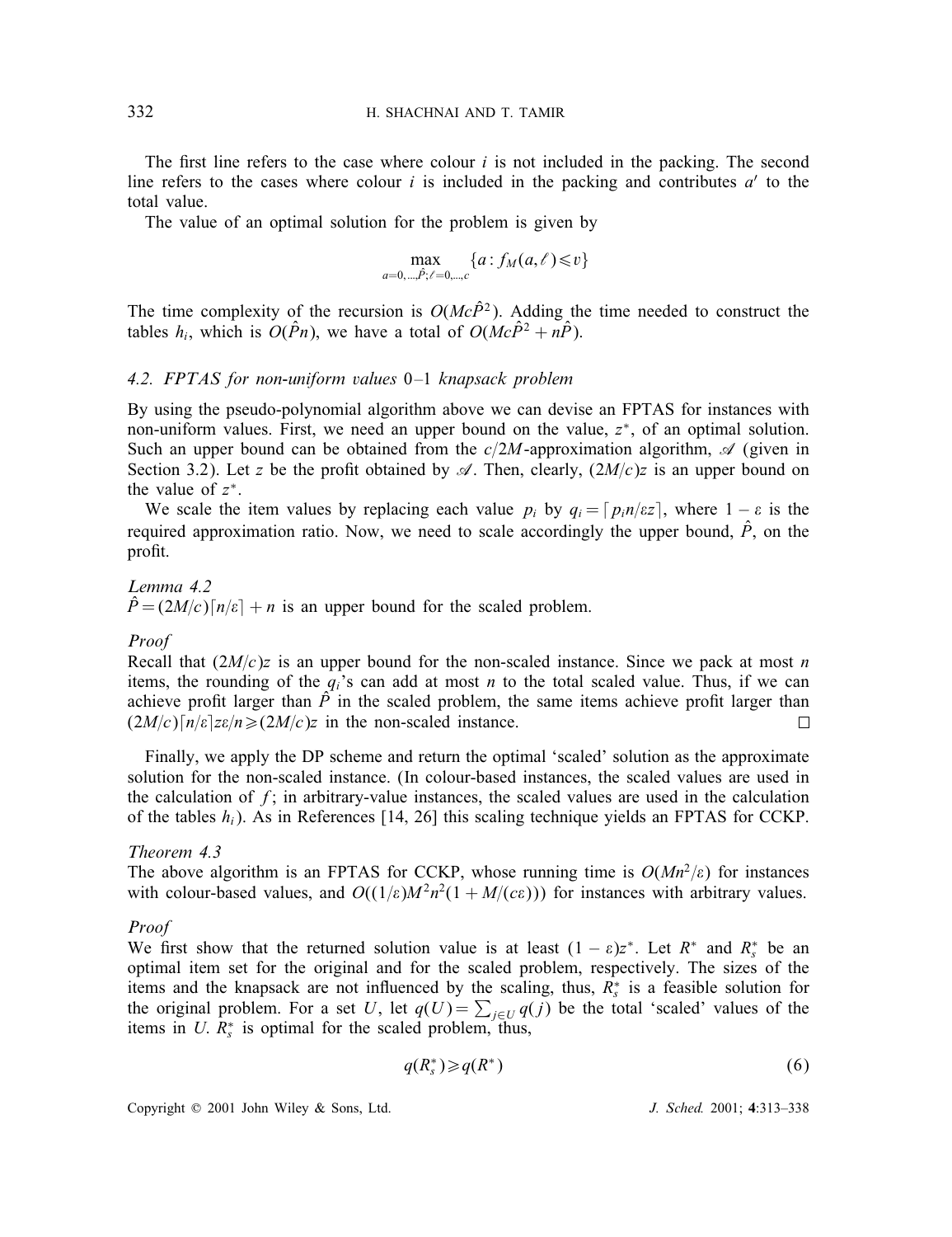By definition, for any value  $p_i$ , we have,

$$
\frac{z\epsilon}{n}(q_i-1) < p_i \leq \frac{z\epsilon}{n}q_i \tag{7}
$$

Using Equations (6) and (7) we get that

$$
p(R^*)-p(R_s^*)\leqslant \frac{ze}{n}(q(R^*)-(q(R_s^*)-|R_s^*|))\leqslant \frac{ze}{n}|R_s^*|\leqslant ze\leqslant z^*\varepsilon
$$

The time complexity is obtained by setting  $\hat{P} = (2M/c)[n/\varepsilon] + n$  in the time complexities of the pseudo-polynomial algorithms. For instances with colour-based values, the time complexity of the algorithm is  $O(nc\hat{P}) = O(Mn^2/\epsilon)$ . For arbitrary values we get  $O(Mc\hat{P}^2 +$  $n\hat{P}$ ) =  $O((1/\varepsilon)M^2n^2(1+M/c\varepsilon)).$  $\Box$ 

For the CCMK problem it is now natural to analyse the greedy algorithm, which packs the knapsacks sequentially by applying the above FPTAS for a single knapsack to the remaining items. Recently, it was shown in Reference [10] that this algorithm is a  $(2+\varepsilon)$ -approximation for the MK problem. The main idea in the proof is that for any knapsack,  $K_i$ , the set of items that are packed in  $K_i$  in some optimal placement and are not packed at all by greedy, is available for greedy when it fills  $K_i$ . The same argument can be used when analysing this algorithm for the class-constrained case. Thus, the result in [10] carries over to the CCMK problem.

*Theorem 4.4* Greedy( $\varepsilon$ ) yields a (2 +  $\varepsilon$ )-approximation for CCMK.

Since MK is a special case of CCMK, it follows from Reference [10] that the bound is tight; also, the performance of the algorithm cannot be improved by ordering the knapsacks in non-increasing order by their capacities.

# 5. GENERALIZED CLASS-CONSTRAINED PACKING

Recall that in GCCP, each item  $u \in I$  is associated with a set  $C(u)$  of colours. Denote by  $C(K_i)$  the set of colours to which the knapsack  $K_i$  allocates compartments  $(|C(K_i)| \leq c_i)$ . Then u can be packed in  $K_i$  iff  $C(u) \cap C(K_i) \neq \emptyset$ . We show that the GCCP problem is APX-hard, that is, there exists  $\varepsilon_1 > 0$  such that it is NP-hard to decide whether an instance has a maximal profit P, or if every legal packing has profit at most  $(1 - \varepsilon_1)P$ . This hardness result holds even for a single knapsack, and for instances,  $I$ , in which all the items have the same size and the same value. Moreover, for each item  $u \in I$ , the cardinality of  $C(u)$  is a constant (at most 4).

We use an approximation-preserving reduction from the maximum 3-bounded 3-dimensional matching problem (3DM-3), defined as follows.

*Input*: A set of triplets  $T \subseteq X \times Y \times Z$ , where  $|X| = |Y| = |Z| = n$ ; the number of occurrences of any item of  $X \cup Y \cup Z$  in T is at most 3. The number of triplets is  $|T| \ge n$ .

*Output:* A 3-dimensional matching in T of maximal cardinality, i.e. a subset  $T' \subseteq T$ , such that any item in X, Y, Z appears at most once in  $T'$ , and  $|T'|$  is maximal.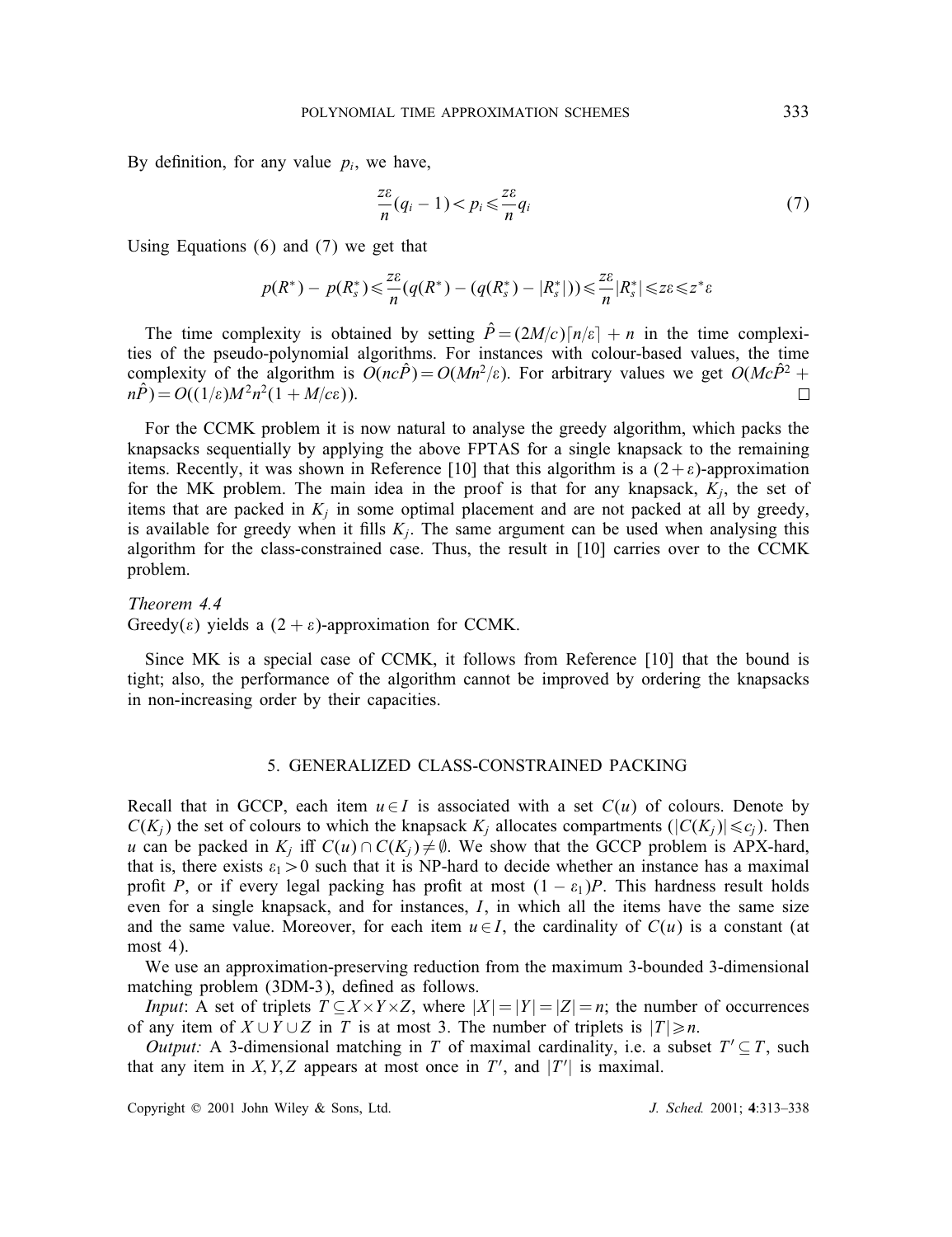Kann showed in Reference [35] that 3DM-3 is APX-hard, that is, there exists  $\varepsilon_0 > 0$  such that it is NP-hard to decide whether an instance has a matching of size  $n$ , or if every matching has size at most  $(1 - \varepsilon_0)n$ .

# *Theorem 5.1*

The GCCP problem is APX-hard, even for a single knapsack and instances with uniform value and size.

# *Proof*

Given an instance of  $3DM-3$ , we construct the following instance I for the generalized classconstrained 0–1 knapsack problem. The knapsack has capacity  $3n$ , and n compartments. There are 3n items: for each item i of X we have an item  $x_i$ , and similarly  $y_i$  for each  $j \in Y$  and  $z_k$  for  $k \in \mathbb{Z}$ . All the items  $u \in I$  have the same size  $s(u) = 1$ , and the same value  $p(u) = 1$ . Let t be the cardinality of T, and denote by  $e_1, \ldots, e_t$  the triplets in T. The colour sets of the items are as follows.

$$
C(x_i) = \{x_i\} \cup \{e_{\ell} | i \in e_{\ell}\}\
$$

$$
C(y_j) = \{y_j\} \cup \{e_{\ell} | j \in e_{\ell}\}\
$$

$$
C(z_k) = \{z_k\} \cup \{e_{\ell} | k \in e_{\ell}\}\
$$

Note that the reduction is polynomial, and since the 3DM instance is 3-bounded,  $|C(u)| \leq 4$ for each  $u \in I$ .

Clearly, colours of type  $x_i$ ,  $y_i$ ,  $z_k$  can contribute at most one to the total profit, while colours of type  $e_i$  can contribute at most three. For a given packing, each colour of type  $e_i$  which contributes three to the profit, induces a triplet in  $T$ , and since each item can be packed only once, the set of these triplets form a matching in the 3DM-3 instance.

Let  $t^*$  be the size of an optimal matching, and let  $p^*$  be the maximal profit from packing I.

# *Claim 5.2*

For any  $\varepsilon_1 > 0$ , if  $p^* = 3n$  then  $t^* = n$ , and if  $p^* \leq (1 - \varepsilon_1)3n$  then  $t^* \leq n(1 - (3/2)\varepsilon_1)$ .

#### *Proof*

First, if  $p^* = 3n$ , then by the above discussion, each of the *n* compartments must be allocated to a colour of type  $e_{\ell}$  and a matching of size *n* is induced. Thus,  $t^* = n$ . Assume that  $t^* > n - x$ , for some  $0 \le x \le n$ . Then we can pack three items of each of the  $n - x$  colours of type  $e<sub>i</sub>$  participating in the matching, and at least x additional items of other colours—one of each colour. Thus,  $p^* > 3(n - x) + x = 3n - 2x$ . In particular, for  $x = (3/2)n\epsilon_1$ , we get that if  $p^* \leq (1 - \varepsilon_1)3n$  then  $t^* \leq n(1 - (3/2)\varepsilon_1)$ .  $\Box$ 

Thus, if for any  $\varepsilon_1 > 0$  we could decide whether a given instance, I, has maximal profit P, or if every packing has profit at most  $(1 - \varepsilon_1)P$ , then, taking  $\varepsilon_1 = (2/3)\varepsilon_0$  we could contradict the APX-hardness of 3DM-3.

# *Remark 5.1*

Note that the GCCP instance constructed in our reduction has  $M = 3n + t$  distinct colours. The question whether GCCP is APX-hard when  $M$  is a constant remains open.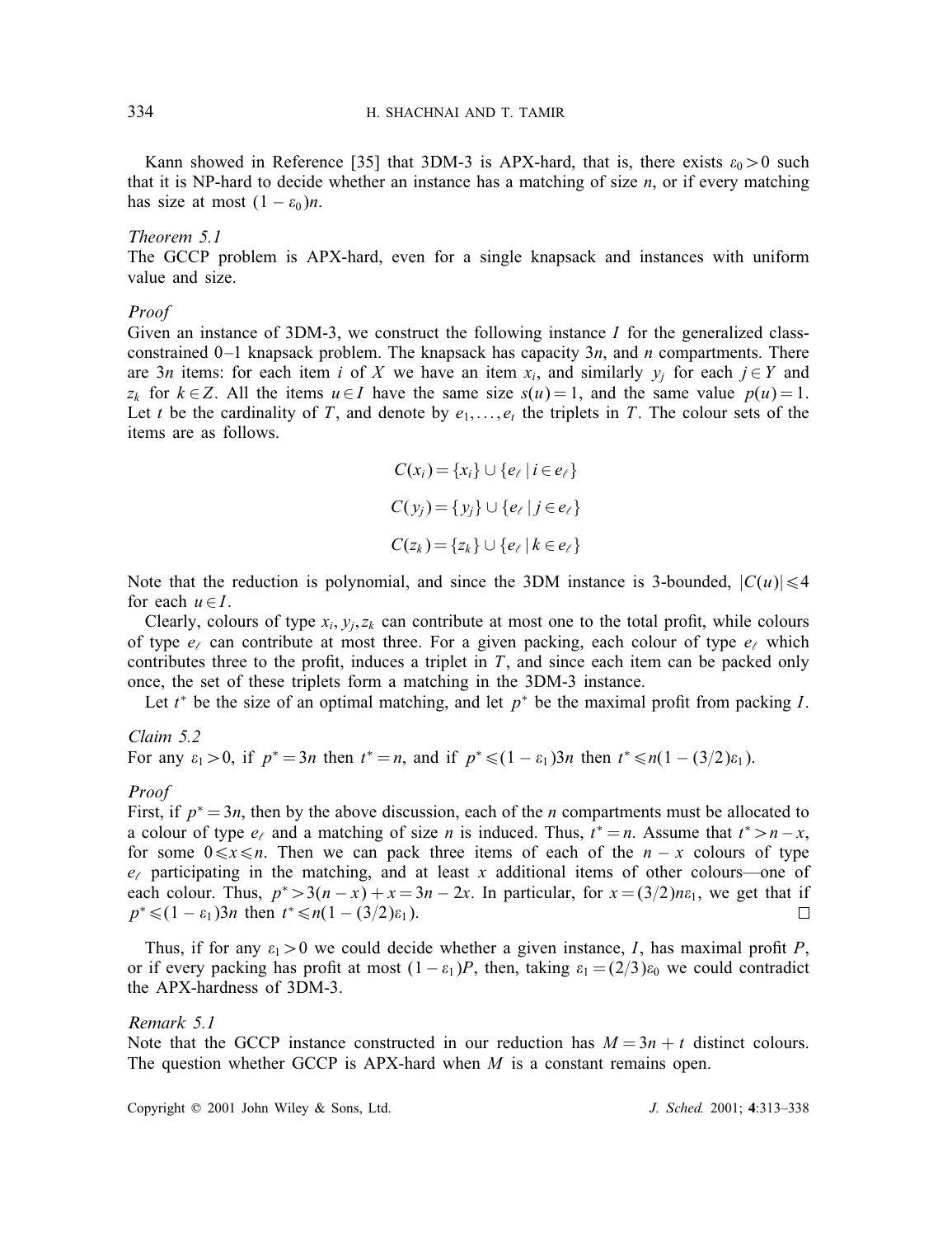# *5.1. Class-constrained packing with knapsack-dependent colours*

In this section we consider another generalization of class-constrained packing, in which the colour of each item depends on the knapsack in which it is placed. That is, each item  $u \in I$ has a size  $s(u)$ , a profit  $p(u)$  and an N-vector,  $\vec{c}_u$ , where  $\vec{c}_u(\ell)$  is the colour of u when it is placed in the knapsack  $K_{\ell}$ ,  $1 \leq \ell \leq N$ . This generalization is motivated from production systems in which the configuration required for processing a task may be different on different machines.

# *Theorem 5.3*

The class-constrained packing problem with knapsack-dependent colours is APX-hard, even for instances with uniform value and size, and identical knapsacks.

#### *Proof*

Given an instance of 3DM-3, we construct the following instance  $I$  for the class-constrained problem with knapsack-dependent colours. Let t be the cardinality of T. There are  $N = t$ knapsacks with  $v_{\ell} = 3$ ,  $c_{\ell} = 1$ ,  $\forall 1 \leq \ell \leq t$ . For each item i of X we have an item  $x_i$ , and similarly  $y_i$  for each  $j \in Y$  and  $z_k$  for  $k \in Z$ . There are 2t *additional* items, arranged in pairs  $w_h^1, w_h^2, \forall 1 \leq h \leq t.$ 

All the items  $u \in I$  have the same size  $s(u) = 1$ , and the same value  $p(u) = 1$ .

Denote by  $e_1, \ldots, e_t$  the triplets in T. The colour vectors of the items are as follows.

$$
\vec{\mathbf{c}}_{x_i}(\ell) = \begin{cases} e_{\ell} & \text{if } i \in e_{\ell} \\ x_i & \text{otherwise} \end{cases} \quad \forall 1 \leq \ell \leq N, \ 1 \leq i \leq n
$$
\n
$$
\vec{\mathbf{c}}_{y_j}(\ell) = \begin{cases} e_{\ell} & \text{if } j \in e_{\ell} \\ y_j & \text{otherwise} \end{cases} \quad \forall 1 \leq \ell \leq N, \ 1 \leq j \leq n
$$
\n
$$
\vec{\mathbf{c}}_{z_k}(\ell) = \begin{cases} e_{\ell} & \text{if } k \in e_{\ell} \\ z_k & \text{otherwise} \end{cases} \quad \forall 1 \leq \ell \leq N, \ 1 \leq k \leq n
$$
\n
$$
\vec{\mathbf{c}}_{w_n^1}(\ell) = \vec{\mathbf{c}}_{w_n^2}(\ell) = w_h \quad \forall 1 \leq \ell \leq N, \ 1 \leq h \leq t
$$

That is, the  $\ell$ th triplet of T has a unique colour,  $e_{\ell}$ , and an item in this triplet is coloured with  $e_i$  if and only if it is placed in  $K_i$ ; otherwise, the item is coloured with a unique colour. In addition, each pair of the additional items has a unique colour (independent of the knapsack in which it is placed).

Note that the reduction is polynomial, and since the 3DM instance is 3-bounded, each item has at most 4 distinct colours.

Let  $t^*$  be the size of an optimal matching, and let  $p^*$  be the maximal profit from packing I.

# *Claim 5.4*

For any  $0 \le x \le n$ ,  $p^* = 2t + n - x$  if and only if  $t^* = n - x$ .

#### *Proof*

Since each knapsack has a single compartment, it can accommodate three items if and only if they compose a triplet in  $T$ . Also, since we can always place in a knapsack one pair of the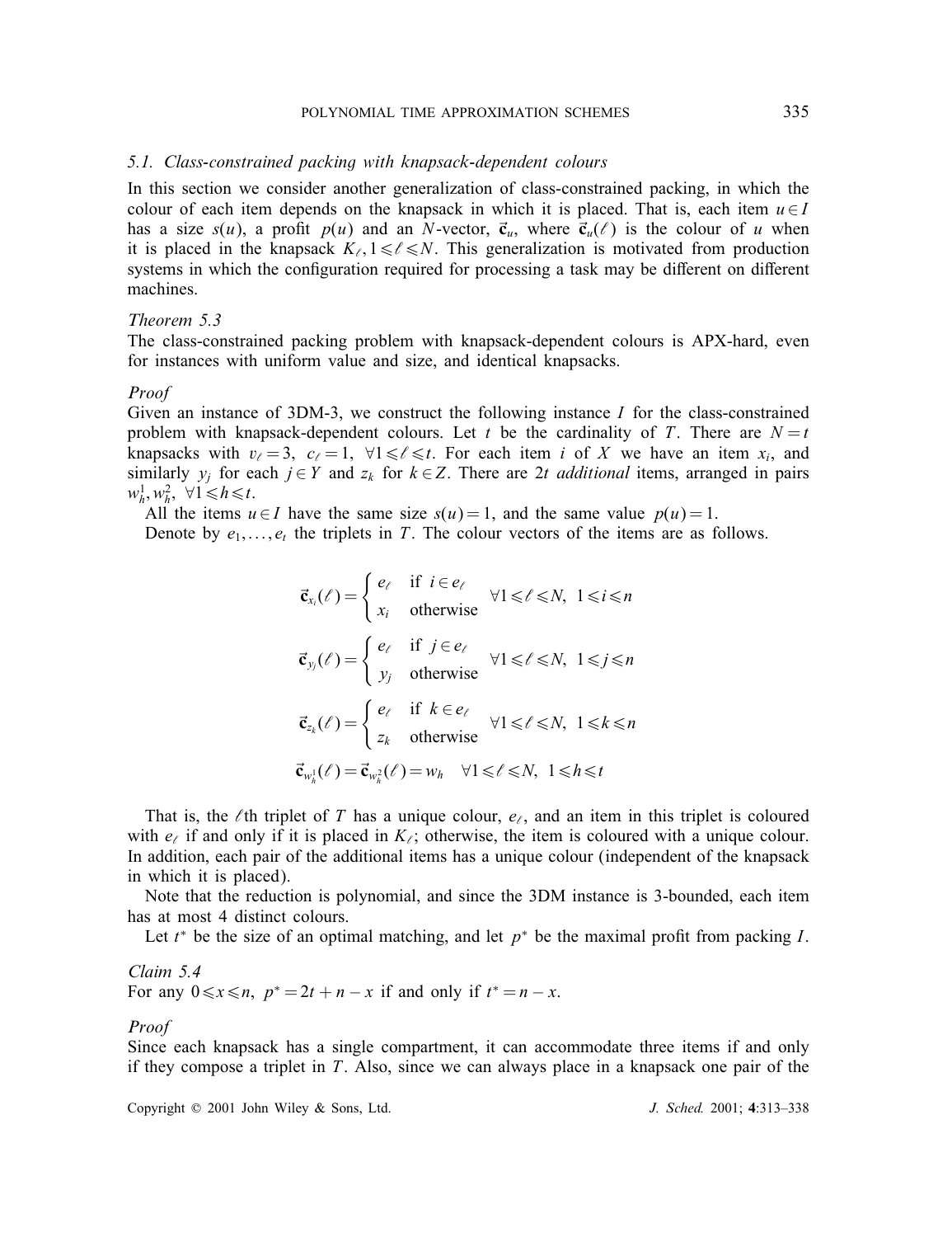'additional' items, in any optimal packing each knapsack contains at least two items. Thus, there is a maximal matching of size  $n - x$  iff in an optimal packing there are  $n - x$  knapsacks with three items in each and  $t - (n - x)$  knapsacks with two items in each. That is,  $t^* = n - x$ iff  $p^* = 3(n - x) + 2(t - (n - x)) = 2t + n - x$ .  $\Box$ 

In particular, for  $x = \varepsilon_0 n$ , we get that

$$
p^* \in [2t + n - \varepsilon_0 n, 2t + n] \quad \text{if and only if} \quad t^* \in [(1 - \varepsilon_0)n, n] \tag{8}
$$

Let  $\varepsilon_1 = \varepsilon_0 n/(2t + n)$ . Note that  $t \leq 3n$ , since the number of occurrences of any item in  $X \cup Y \cup Z$  in T is at most 3. Thus,  $\varepsilon_1$  is a fixed constant.

Assume that for any  $\varepsilon > 0$  we could decide whether a given instance, I, has maximal profit  $2t + n$ , or if every packing has profit at most  $(1 - \varepsilon)(2t + n)$ . In particular, this holds for  $\varepsilon_1$ . However, since  $(1 - \varepsilon_1)(2t + n) = (1 - \varepsilon_0 n/(2t + n))(2t + n) = 2t + n - \varepsilon_0 n$ , using (8) we can contradict the APX-hardness of 3DM-3.  $\Box$ 

### APPENDIX A: APPROXIMATING CCBP BY PACKING LARGE ITEMS FIRST

For any  $0 < \epsilon < 1/2$ , we show the existence of instances of CCBP, for which an optimal packing of the large items (i.e.  $u \in I$ , such that  $s(u) \geq \varepsilon$ ) cannot be extended to a  $(1+\varepsilon)$ -approximation to the optimal. We assume that  $1/\varepsilon$  is an integer.

Consider the following instance of the CCBP problem (demonstrated in Figure A1, for  $\varepsilon = 1/4$ ).

- $I = I_1 \cup I_2 \cup I_3$  (that is,  $M = 3$ ).  $I_1$  consists of two items of size  $1/2$  and  $2/\varepsilon 4$  items of size  $\varepsilon/2$ ;  $I_2$  consists of one item of size  $\varepsilon$ , and  $I_3$  consists of one item of size  $\varepsilon$ .
- The bins have capacity 1 and two compartments, i.e.  $c = 2$ .



Figure A1. Packing large items first.

Copyright ? 2001 John Wiley & Sons, Ltd. *J. Sched.* 2001; **4**:313–338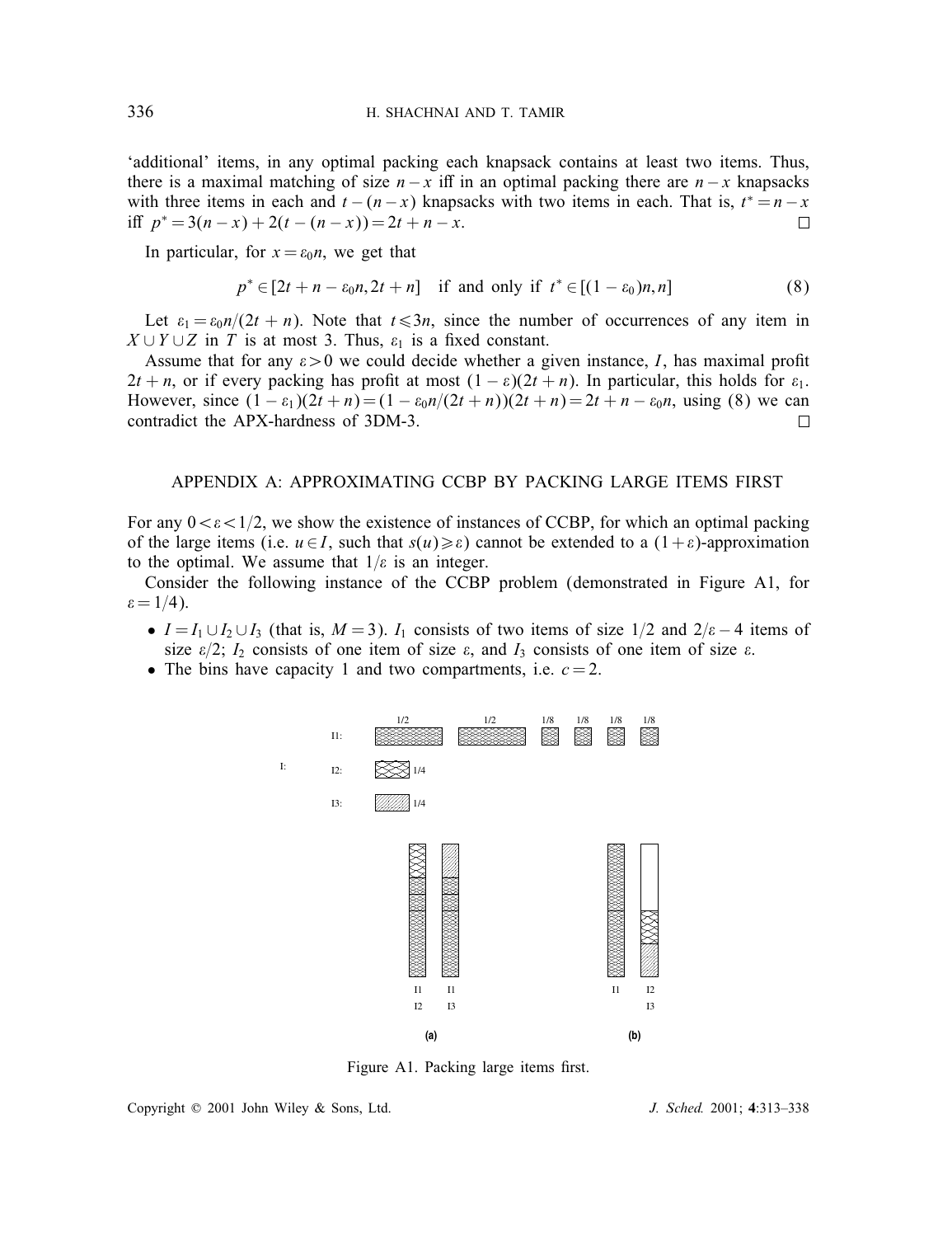An optimal packing of I uses two bins (see Figure  $A1(a)$ ): in each bin we pack one item of size  $1/2$  and  $1/e - 2$  small items of  $I_1$ , and the single item of  $I_2$  or  $I_3$ . The size sum of the items in each bin is therefore  $1/2 + (1/\varepsilon - 2)\varepsilon/2 + \varepsilon = 1$ . A possible optimal packing of the large items of I (of size  $\geq \varepsilon$ ) is presented in Figure A1(b). The first bin is filled with the two large items of  $I_1$  and the second bin contains the two items of  $I_2$  and  $I_3$ . Since there is no available compartment for  $I_1$  in the second bin, and no additional place for all the small items of  $I_1$  in the first bin (even if we allow an overflow of  $\varepsilon$ ), we need to 'open' an additional bin for the small items, resulting in a  $3/2$  ratio.

# APPENDIX B: PERFORMANCE OF GREEDY FOR THE CCKP

We show that a natural greedy algorithm can perform poorly when solving the class-constrained 0–1 knapsack problem, even for instances with uniform value. Consider the following algorithm,  $\mathcal{A}_1$ .

- 1. Sort the items by sizes (small items Frst).
- 2. Repeat as long as possible: if the knapsack contains items of less than  $c$  colours, add to the knapsack the smallest available item, otherwise, add the smallest available item from one of the  $c$  colours that are included in the knapsack.

#### *Claim B1*

 $\mathcal{A}_1$  has an unbounded approximation ratio.

#### *Proof*

For some  $\alpha > 1$ , consider an instance consisting of items of  $M = 2c$  different colours: c colours with one item of size  $\varepsilon < v/(\alpha c)$  and additional item of size v; and c colours with  $\alpha$  items of size  $v/(\alpha c)$  each. The optimum packs c $\alpha$  items of the last c colours, while the algorithm  $\mathcal{A}_1$ packs the c smallest items of the first c colours, resulting in approximation ratio of  $\alpha$ .  $\Box$ 

#### ACKNOWLEDGEMENTS

Hadas Shachnai was supported in part by Technion V.P.R. Fund - Smoler Research Fund, and by the Fund for the Promotion of Research at the Technion. We would also like to thank the anonymous referee, whose comments helped to improve the presentation of our results.

#### **REFERENCES**

- 1. Wolf JL, Yu PS, Shachnai H. Disk load balancing for video-on-demand systems. *ACM Multimedia Systems Journal* 1997; **5**:358–370.
- 2. Ghandeharizadeh S, Muntz RR. Design and implementation of scalable continuous media servers. *Parallel Computing Journal* 1998; **24**(1):91–122.
- 3. Ibaraki T, Katoh N. *Resource Allocation Problems—Algorithmic Approaches*. The MIT Press: Cambridge, MA, 1988.
- 4. Turek J, Wolf JL, Yu PS. Approximate algorithms for scheduling parallelizable tasks. *Proceedings of the 4th Annual Symposium on Parallel Algorithms and Architectures*, San Diego, CA, June 1992; 323–332.
- 5. Shachnai H, Turek J. Multiresource malleable task scheduling. *Information Processing Letters* 1999; **70**:47–52.
- 6. Ingargiola G, Korsh JF. An algorithm for the solution of 0 –1 loading problems. *Operations Research* 1975; **23**(6):110 –119.
- 7. Chandra AK, Hirschberg DS, Wong CK. Approximate algorithms for some generalized knapsack problems. *Theoretical Computer Science* 1976; **3**:293–304.